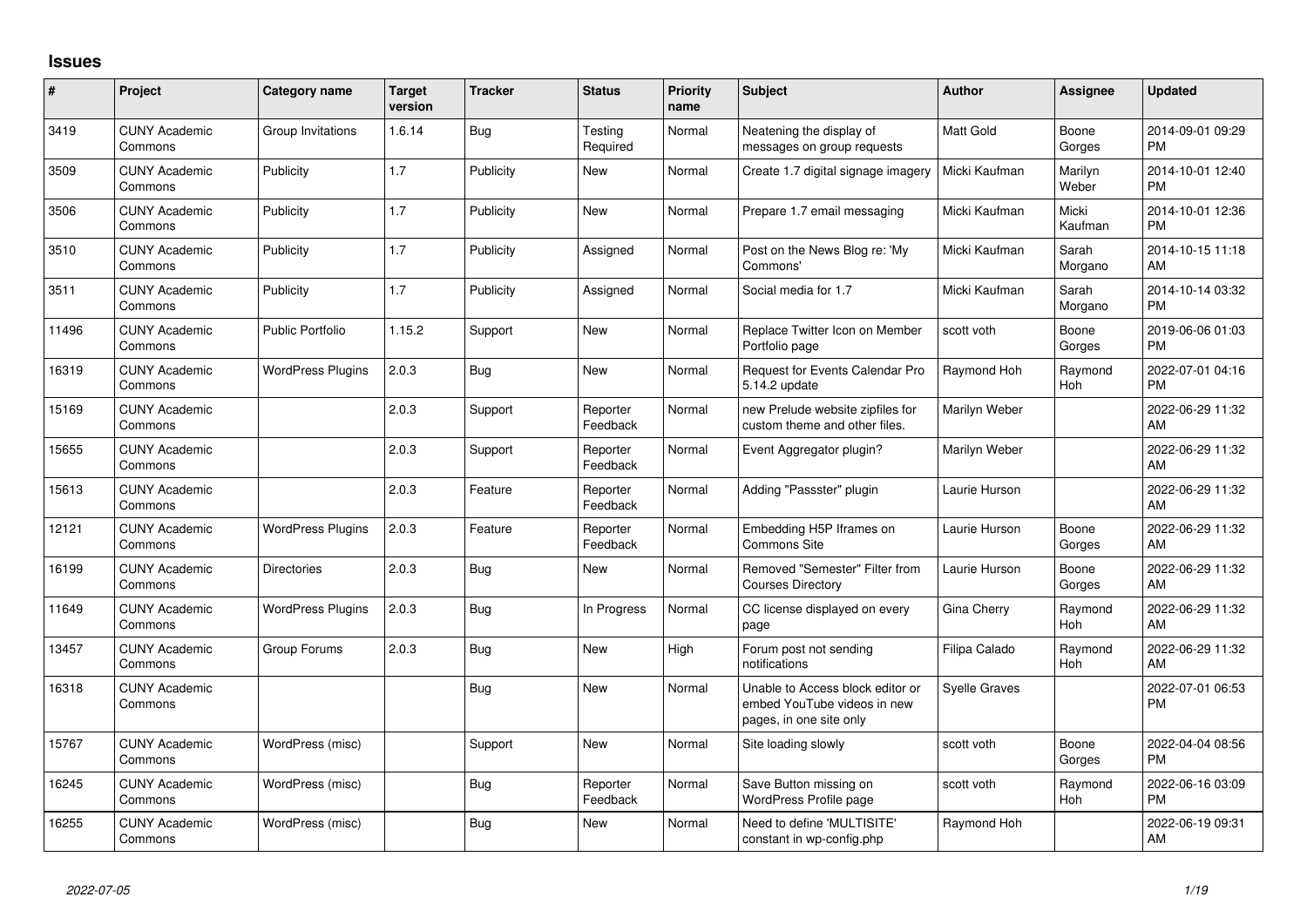| #     | Project                         | Category name            | <b>Target</b><br>version | <b>Tracker</b> | <b>Status</b>        | <b>Priority</b><br>name | <b>Subject</b>                                                         | <b>Author</b>           | <b>Assignee</b> | <b>Updated</b>                |
|-------|---------------------------------|--------------------------|--------------------------|----------------|----------------------|-------------------------|------------------------------------------------------------------------|-------------------------|-----------------|-------------------------------|
| 14908 | <b>CUNY Academic</b><br>Commons | Performance              |                          | Bug            | <b>New</b>           | Normal                  | Stale object cache on cdev                                             | Raymond Hoh             | Boone<br>Gorges | 2021-12-07 09:45<br>AM        |
| 16177 | <b>CUNY Academic</b><br>Commons | Reply By Email           |                          | Bug            | <b>New</b>           | Normal                  | Switch to Inbound mode for RBE                                         | Raymond Hoh             | Raymond<br>Hoh  | 2022-05-30 04:32<br><b>PM</b> |
| 14792 | <b>CUNY Academic</b><br>Commons |                          |                          | Bug            | <b>New</b>           | Normal                  | Inconsistent email notifications<br>from gravity forms                 | Raffi<br>Khatchadourian |                 | 2021-10-04 01:50<br><b>PM</b> |
| 16290 | <b>CUNY Academic</b><br>Commons |                          |                          | Feature        | Reporter<br>Feedback | Normal                  | Add Table Of Contents Block<br>plug-in                                 | Raffi<br>Khatchadourian |                 | 2022-06-24 10:26<br>AM        |
| 16294 | <b>CUNY Academic</b><br>Commons |                          |                          | Bug            | <b>New</b>           | Urgent                  | CAC is down                                                            | Raffi<br>Khatchadourian |                 | 2022-06-27 02:00<br><b>PM</b> |
| 16314 | <b>CUNY Academic</b><br>Commons | <b>WordPress Plugins</b> |                          | Feature        | <b>New</b>           | Normal                  | Install Multicollab plug-in?                                           | Raffi<br>Khatchadourian |                 | 2022-06-29 03:44<br><b>PM</b> |
| 15516 | <b>CUNY Academic</b><br>Commons | <b>WordPress Plugins</b> |                          | Bug            | Reporter<br>Feedback | Normal                  | Can't publish or save draft of post<br>on wordpress.com                | Raffi<br>Khatchadourian | Raymond<br>Hoh  | 2022-03-02 05:52<br><b>PM</b> |
| 16307 | <b>CUNY Academic</b><br>Commons |                          |                          | Bug            | <b>New</b>           | Normal                  | Add brief messaging to<br>accept/decline group membership<br>requests  | <b>Matt Gold</b>        | Boone<br>Gorges | 2022-06-27 06:13<br><b>PM</b> |
| 2618  | NYCDH Community<br>Site         |                          |                          | Bug            | Assigned             | Low                     | Mark blogs as spam when created   Matt Gold<br>by users marked as spam |                         | Boone<br>Gorges | 2013-06-09 11:38<br><b>PM</b> |
| 8992  | <b>NYCDH Community</b><br>Site  |                          |                          | <b>Bug</b>     | Assigned             | Normal                  | Multiple RBE error reports                                             | <b>Matt Gold</b>        | Raymond<br>Hoh  | 2017-12-11 05:43<br><b>PM</b> |
| 2576  | NYCDH Community<br>Site         |                          |                          | Bug            | Hold                 | Low                     | Test Next Button in Javascript<br><b>Tutorial Under Activities</b>     | Mark Newton             | Alex Gil        | 2013-05-18 02:55<br><b>PM</b> |
| 2577  | <b>NYCDH Community</b><br>Site  |                          |                          | Feature        | Assigned             | Low                     | Investigate Potential to Add Links<br>to the Forum                     | <b>Mark Newton</b>      | Alex Gil        | 2013-05-16 09:40<br><b>PM</b> |
| 2573  | <b>NYCDH Community</b><br>Site  |                          |                          | Feature        | Reporter<br>Feedback | Normal                  | Add dh nyc twitter list feed to site                                   | <b>Mark Newton</b>      | Matt Gold       | 2013-05-16 11:42<br><b>PM</b> |
| 2571  | NYCDH Community<br>Site         |                          |                          | Feature        | Assigned             | Normal                  | Add Google custom search box to<br>homepage                            | <b>Mark Newton</b>      | Raymond<br>Hoh  | 2013-05-18 07:49<br><b>PM</b> |
| 2574  | <b>NYCDH Community</b><br>Site  |                          |                          | Feature        | Assigned             | Normal                  | Add Way to Upload Files to<br>Groups                                   | <b>Mark Newton</b>      | Raymond<br>Hoh  | 2013-05-18 07:46<br><b>PM</b> |
| 14784 | <b>CUNY Academic</b><br>Commons |                          |                          | Support        | Reporter<br>Feedback | Normal                  | User report of logo problem when<br>using Customizer theme             | Marilyn Weber           |                 | 2021-09-17 10:25<br>AM        |
| 15045 | <b>CUNY Academic</b><br>Commons |                          |                          | Support        | <b>New</b>           | Normal                  | no result for KCeL in the search<br>box on the commons                 | Marilyn Weber           |                 | 2021-12-10 11:29<br>AM        |
| 15260 | <b>CUNY Academic</b><br>Commons |                          |                          | Support        | Reporter<br>Feedback | Normal                  | Diacritical markings   European<br><b>Stages</b>                       | Marilyn Weber           |                 | 2022-02-04 08:16<br>AM        |
| 15370 | <b>CUNY Academic</b><br>Commons |                          |                          | Support        | Reporter<br>Feedback | Normal                  | All-in-One Event Calendar?                                             | Marilyn Weber           |                 | 2022-02-17 11:03<br>AM        |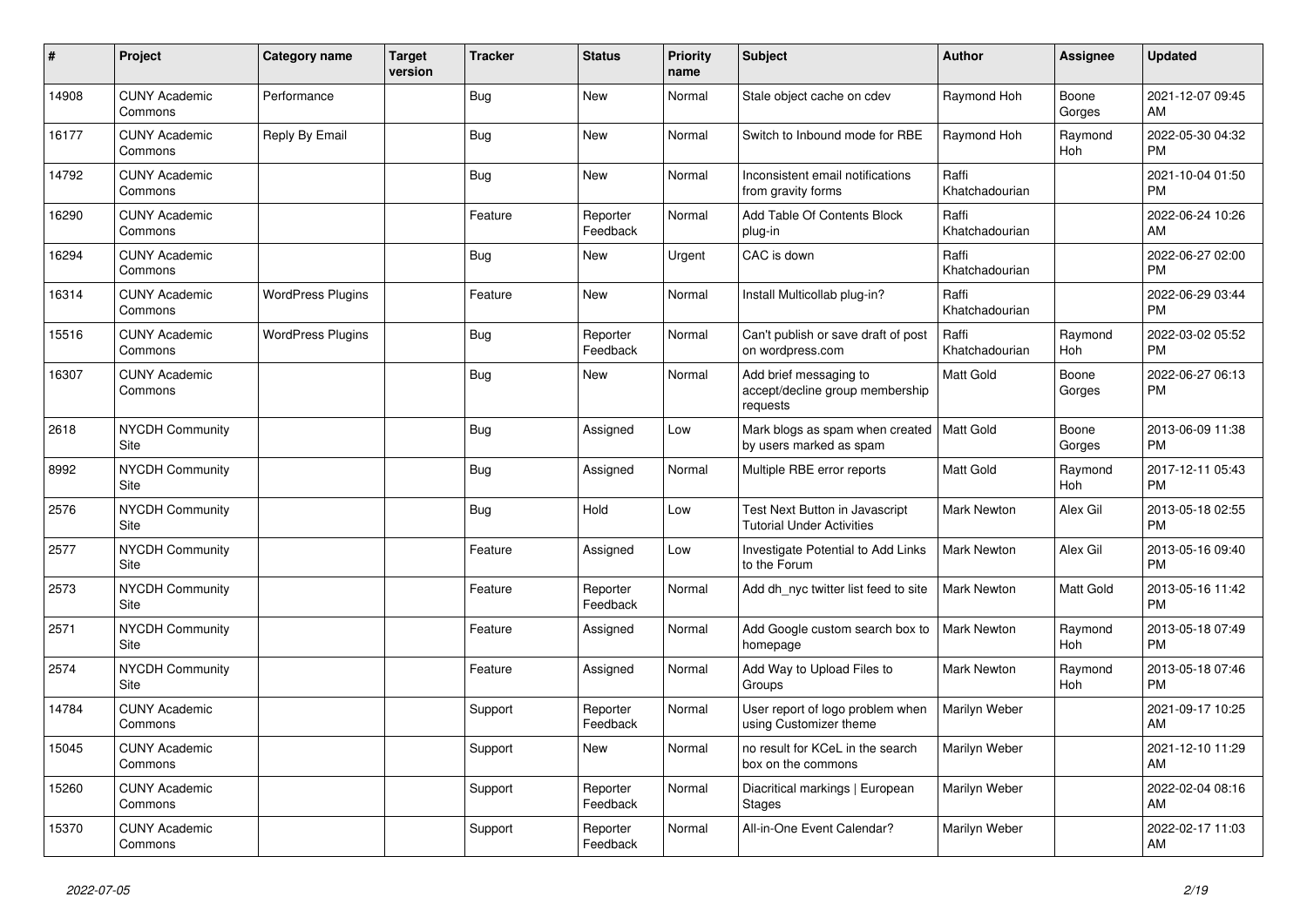| #     | Project                                                                 | <b>Category name</b>           | <b>Target</b><br>version | <b>Tracker</b> | <b>Status</b>        | <b>Priority</b><br>name | <b>Subject</b>                                                           | <b>Author</b>     | Assignee            | <b>Updated</b>                |
|-------|-------------------------------------------------------------------------|--------------------------------|--------------------------|----------------|----------------------|-------------------------|--------------------------------------------------------------------------|-------------------|---------------------|-------------------------------|
| 15565 | <b>CUNY Academic</b><br>Commons                                         |                                |                          | Support        | <b>New</b>           | Normal                  | Events - send updates to an email<br>listserv                            | Marilyn Weber     |                     | 2022-03-10 01:06<br><b>PM</b> |
| 15685 | <b>CUNY Academic</b><br>Commons                                         |                                |                          | Support        | <b>New</b>           | High                    | problem with chrome?                                                     | Marilyn Weber     |                     | 2022-04-25 03:40<br><b>PM</b> |
| 16099 | <b>CUNY Academic</b><br>Commons                                         |                                |                          | Support        | Reporter<br>Feedback | Normal                  | request for Newsletter Glue                                              | Marilyn Weber     |                     | 2022-05-13 12:14<br><b>PM</b> |
| 16110 | <b>CUNY Academic</b><br>Commons                                         |                                |                          | Support        | Reporter<br>Feedback | Normal                  | remove Creative Commons<br>license from pages?                           | Marilyn Weber     | Raymond<br>Hoh      | 2022-05-17 06:11<br><b>PM</b> |
| 14936 | <b>CUNY Academic</b><br>Commons                                         |                                |                          | Bug            | New                  | Normal                  | Commons websites blocked by<br>SPS campus network                        | Laurie Hurson     |                     | 2021-11-03 03:57<br><b>PM</b> |
| 14940 | <b>CUNY Academic</b><br>Commons                                         |                                |                          | <b>Bug</b>     | New                  | Normal                  | Discrepancy between Commons<br>profile "sites" and actual # of sites     | Laurie Hurson     |                     | 2021-11-08 11:09<br>AM        |
| 15757 | <b>CUNY Academic</b><br>Commons                                         |                                |                          | <b>Bug</b>     | <b>New</b>           | Normal                  | Members # do not match                                                   | Laurie Hurson     |                     | 2022-03-30 04:52<br><b>PM</b> |
| 12062 | AD/O365 Transition<br>from NonMatric to<br><b>Matriculated Students</b> |                                |                          | Feature        | In Progress          | Normal                  | create solution and console<br>project                                   | Emilio Rodriguez  | Emilio<br>Rodriguez | 2019-11-12 03:56<br><b>PM</b> |
| 11968 | JustPublics@365<br>MediaCamp                                            |                                |                          | Feature        | <b>New</b>           | Normal                  | Nanoscience Retractable Display<br>Unit                                  | Donald Cherry     | Bonnie<br>Eissner   | 2021-02-19 08:50<br>AM        |
| 10439 | <b>CUNY Academic</b><br>Commons                                         | Design                         | 2.1.0                    | Design/UX      | <b>New</b>           | Normal                  | Create Style Guide for Commons                                           | Sonja Leix        | Sara Cannon         | 2022-06-28 01:43<br><b>PM</b> |
| 13946 | <b>CUNY Academic</b><br>Commons                                         | <b>WordPress Plugins</b>       | 2.1.0                    | Support        | Assigned             | Normal                  | Custom Embed handler For<br>OneDrive files                               | scott voth        | Raymond<br>Hoh      | 2022-05-26 10:46<br>AM        |
| 15883 | <b>CUNY Academic</b><br>Commons                                         |                                | 2.1.0                    | Feature        | New                  | Normal                  | Release BPGES update                                                     | Boone Gorges      | Boone<br>Gorges     | 2022-05-26 10:39<br>AM        |
| 13891 | <b>CUNY Academic</b><br>Commons                                         | Internal Tools and<br>Workflow | 2.1.0                    | Feature        | <b>New</b>           | Normal                  | Migrate automated linting to<br>GitHub Actions                           | Boone Gorges      | Jeremy Felt         | 2022-06-29 11:13<br>AM        |
| 15194 | <b>CUNY Academic</b><br>Commons                                         | Internal Tools and<br>Workflow | 2.1.0                    | Feature        | <b>New</b>           | Normal                  | PHPCS sniff for un-restored<br>switch_to_blog() calls                    | Boone Gorges      | Jeremy Felt         | 2022-05-26 10:45<br>AM        |
| 10368 | <b>CUNY Academic</b><br>Commons                                         |                                | Future<br>release        | Feature        | Assigned             | Normal                  | Use ORCID data to populate<br>academic profile page                      | Stephen Francoeur | Boone<br>Gorges     | 2018-09-25 01:53<br><b>PM</b> |
| 11788 | <b>CUNY Academic</b><br>Commons                                         | <b>WordPress Plugins</b>       | Future<br>release        | Support        | Reporter<br>Feedback | Normal                  | Plugin Request - Browse Aloud                                            | scott voth        |                     | 2019-09-24 08:42<br>AM        |
| 11860 | <b>CUNY Academic</b><br>Commons                                         | Registration                   | Future<br>release        | Feature        | <b>New</b>           | Normal                  | <b>Ensure Students Are Aware They</b><br>Can Use Aliases At Registration | scott voth        |                     | 2019-09-24 08:46<br>AM        |
| 12573 | <b>CUNY Academic</b><br>Commons                                         | <b>WordPress Plugins</b>       | Future<br>release        | <b>Bug</b>     | <b>New</b>           | Normal                  | <b>CommentPress Core Issues</b>                                          | scott voth        |                     | 2020-03-24 04:32<br><b>PM</b> |
| 519   | <b>CUNY Academic</b><br>Commons                                         | <b>BuddyPress Docs</b>         | Future<br>release        | Feature        | Assigned             | Low                     | TOC for individual docs - for new<br>BP "wiki-like" plugin               | scott voth        | Boone<br>Gorges     | 2015-11-09 05:54<br><b>PM</b> |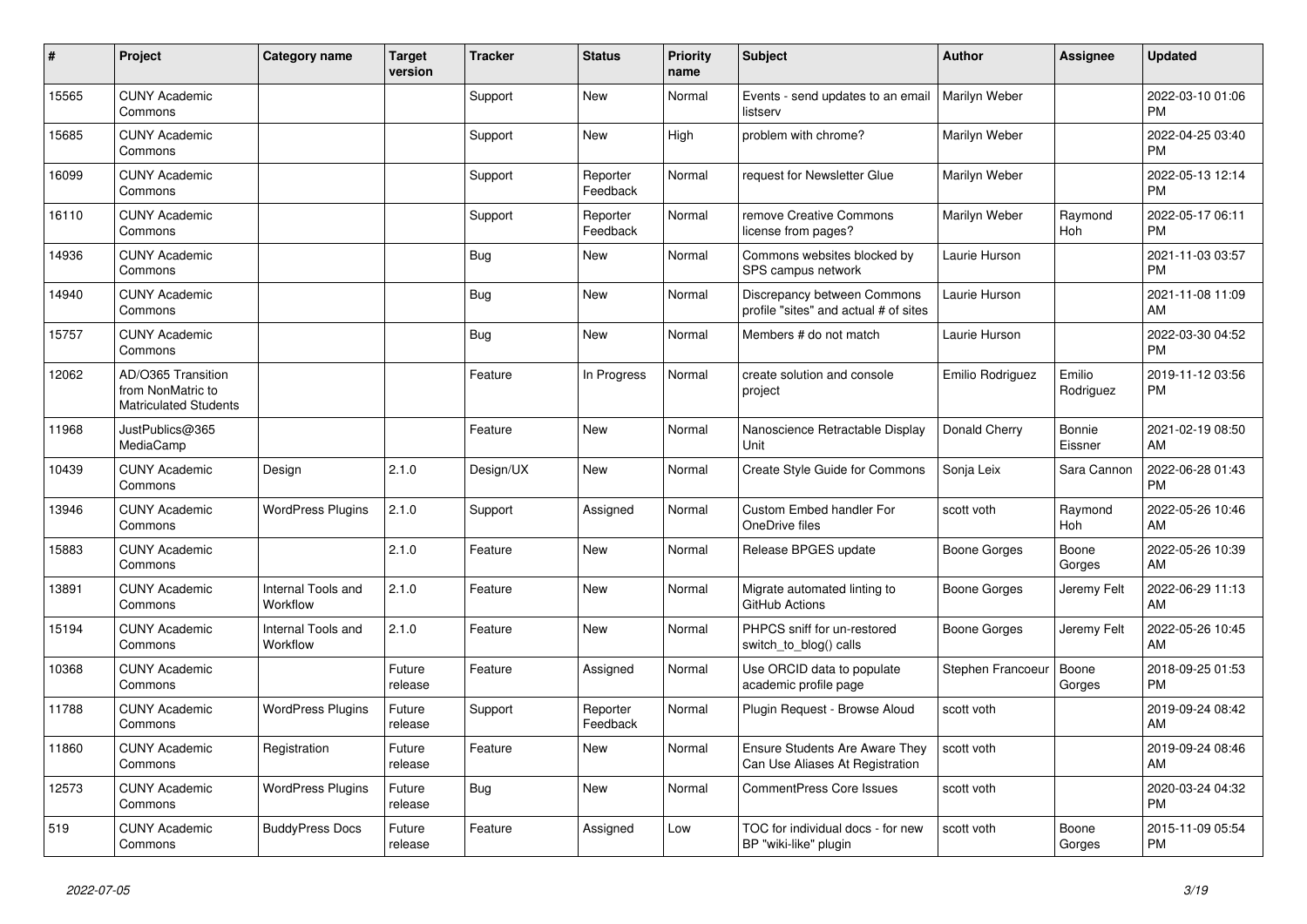| #     | <b>Project</b>                  | Category name            | <b>Target</b><br>version | <b>Tracker</b> | <b>Status</b>        | Priority<br>name | <b>Subject</b>                                                                      | <b>Author</b>    | Assignee            | <b>Updated</b>                |
|-------|---------------------------------|--------------------------|--------------------------|----------------|----------------------|------------------|-------------------------------------------------------------------------------------|------------------|---------------------|-------------------------------|
| 10226 | <b>CUNY Academic</b><br>Commons | Courses                  | Future<br>release        | Feature        | New                  | Normal           | Add "My Courses" to drop down<br>list                                               | scott voth       | Boone<br>Gorges     | 2021-11-19 12:42<br><b>PM</b> |
| 11531 | <b>CUNY Academic</b><br>Commons | Events                   | Future<br>release        | Feature        | New                  | Normal           | Main Events calendar should<br>include non-public events that<br>user has access to | scott voth       | Boone<br>Gorges     | 2019-06-11 10:00<br>AM        |
| 14113 | <b>CUNY Academic</b><br>Commons | WordPress (misc)         | Future<br>release        | Bug            | Hold                 | Normal           | Block Editor Not Working on this<br>page - Json error                               | scott voth       | Boone<br>Gorges     | 2021-03-05 11:01<br>AM        |
| 5827  | <b>CUNY Academic</b><br>Commons | <b>Public Portfolio</b>  | Future<br>release        | <b>Bug</b>     | Assigned             | Normal           | Academic Interests square bracket<br>links not working                              | scott voth       | Chris Stein         | 2016-08-11 11:59<br><b>PM</b> |
| 10354 | <b>CUNY Academic</b><br>Commons | <b>Public Portfolio</b>  | Future<br>release        | Feature        | New                  | Normal           | Opt out of Having a Profile Page                                                    | scott voth       | <b>Chris Stein</b>  | 2020-05-12 10:43<br>AM        |
| 4438  | <b>CUNY Academic</b><br>Commons | Events                   | Future<br>release        | Bug            | Assigned             | Normal           | Events Calendar - Export<br><b>Recurring Events</b>                                 | scott voth       | Daniel Jones        | 2016-05-23 04:25<br><b>PM</b> |
| 3492  | <b>CUNY Academic</b><br>Commons | <b>WordPress Themes</b>  | Future<br>release        | Support        | Assigned             | Normal           | Add CBOX theme to the<br>Commons                                                    | scott voth       | Raymond<br>Hoh      | 2014-10-08 05:55<br><b>PM</b> |
| 4535  | <b>CUNY Academic</b><br>Commons | My Commons               | Future<br>release        | Bug            | New                  | Low              | My Commons filter issue                                                             | scott voth       | Raymond<br>Hoh      | 2015-09-01 11:17<br>AM        |
| 585   | <b>CUNY Academic</b><br>Commons | Group Forums             | Future<br>release        | Feature        | Assigned             | Normal           | Merge Forum Topics                                                                  | Sarah Morgano    | Boone<br>Gorges     | 2011-07-06 04:11<br><b>PM</b> |
| 1888  | <b>CUNY Academic</b><br>Commons | Home Page                | Future<br>release        | Feature        | Assigned             | Normal           | Refactor BP MPO Activity Filter to<br>support proper pagination                     | Sarah Morgano    | Boone<br>Gorges     | 2014-05-01 07:11<br><b>PM</b> |
| 5826  | <b>CUNY Academic</b><br>Commons | <b>WordPress Plugins</b> | Future<br>release        | Support        | Reporter<br>Feedback | Normal           | <b>Remove Subscription Options</b><br>plugin from directory                         | Sarah Morgano    | Sarah<br>Morgano    | 2016-10-21 04:14<br><b>PM</b> |
| 4592  | <b>CUNY Academic</b><br>Commons | Events                   | Future<br>release        | Design/UX      | New                  | Normal           | Event Creation - Venue Dropdown<br>Slow                                             | Samantha Raddatz | Boone<br>Gorges     | 2015-09-14 04:56<br><b>PM</b> |
| 4225  | <b>CUNY Academic</b><br>Commons | DiRT Integration         | Future<br>release        | Design/UX      | <b>New</b>           | Normal           | Add information to DIRT page (in<br>Create a Group)                                 | Samantha Raddatz | Matt Gold           | 2015-06-26 03:14<br><b>PM</b> |
| 4221  | <b>CUNY Academic</b><br>Commons | Group Forums             | Future<br>release        | Design/UX      | Assigned             | Normal           | Add 'Number of Posts' display<br>option to Forum page                               | Samantha Raddatz | Samantha<br>Raddatz | 2015-06-26 02:21<br><b>PM</b> |
| 4226  | <b>CUNY Academic</b><br>Commons | <b>BuddyPress Docs</b>   | Future<br>release        | Design/UX      | New                  | Normal           | Add option to connect a Doc with<br>a Group                                         | Samantha Raddatz | Samantha<br>Raddatz | 2015-09-09 04:08<br><b>PM</b> |
| 4253  | <b>CUNY Academic</b><br>Commons | <b>Public Portfolio</b>  | Future<br>release        | Design/UX      | <b>New</b>           | Normal           | Encourage users to add portfolio<br>content                                         | Samantha Raddatz | Samantha<br>Raddatz | 2015-07-07 11:32<br>AM        |
| 4622  | <b>CUNY Academic</b><br>Commons | <b>Public Portfolio</b>  | Future<br>release        | Design/UX      | <b>New</b>           | Normal           | <b>Profile Visibility Settings</b>                                                  | Samantha Raddatz | Samantha<br>Raddatz | 2015-09-21 12:18<br><b>PM</b> |
| 4222  | <b>CUNY Academic</b><br>Commons | User Experience          | Future<br>release        | Design/UX      | New                  | Normal           | Add information to 'Delete<br>Account' page                                         | Samantha Raddatz | scott voth          | 2015-06-26 11:35<br>AM        |
| 58    | <b>CUNY Academic</b><br>Commons | BuddyPress (misc)        | Future<br>release        | Feature        | Assigned             | Low              | Make member search sortable by<br>last name                                         | Roberta Brody    | Boone<br>Gorges     | 2010-08-26 02:38<br><b>PM</b> |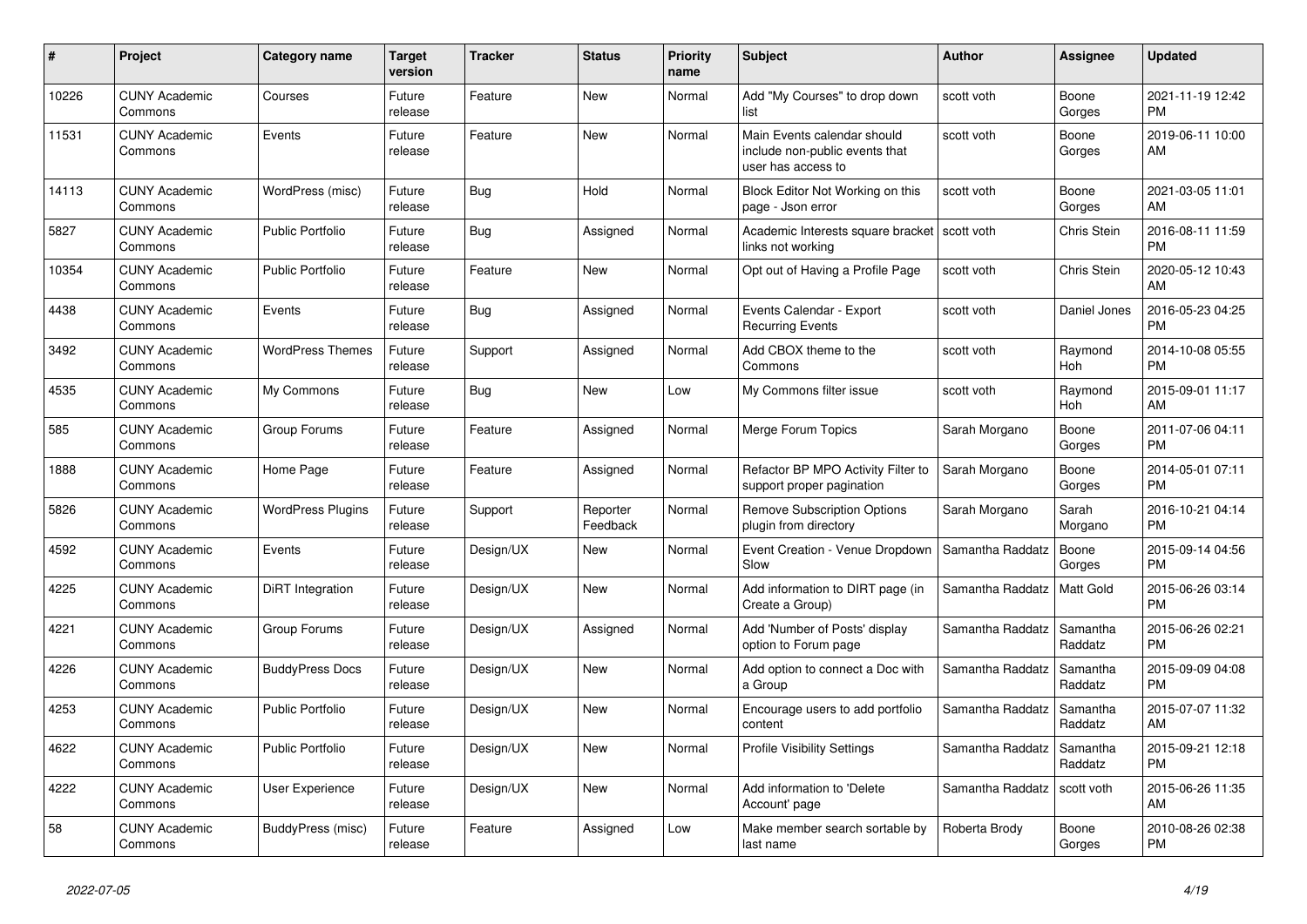| $\pmb{\#}$ | Project                         | <b>Category name</b>     | <b>Target</b><br>version | <b>Tracker</b> | <b>Status</b>        | <b>Priority</b><br>name | <b>Subject</b>                                                                                  | <b>Author</b>           | <b>Assignee</b>     | <b>Updated</b>                |
|------------|---------------------------------|--------------------------|--------------------------|----------------|----------------------|-------------------------|-------------------------------------------------------------------------------------------------|-------------------------|---------------------|-------------------------------|
| 3691       | <b>CUNY Academic</b><br>Commons | <b>WordPress Plugins</b> | Future<br>release        | Bug            | <b>New</b>           | Normal                  | <b>WPMU Domain Mapping</b><br>Debugging on cdev                                                 | Raymond Hoh             | Matt Gold           | 2014-12-12 09:04<br>AM        |
| 3939       | <b>CUNY Academic</b><br>Commons | <b>WordPress Plugins</b> | Future<br>release        | Bug            | Hold                 | Normal                  | Activity stream support for<br>Co-Authors Plus plugin                                           | Raymond Hoh             | Raymond<br>Hoh      | 2015-11-09 06:13<br><b>PM</b> |
| 11243      | <b>CUNY Academic</b><br>Commons | BuddyPress (misc)        | Future<br>release        | Bug            | New                  | Normal                  | Audit bp-custom.php                                                                             | Raymond Hoh             | Raymond<br>Hoh      | 2022-04-26 11:59<br>AM        |
| 14496      | <b>CUNY Academic</b><br>Commons | Domain Mapping           | Future<br>release        | Bug            | New                  | Normal                  | Mapped domain SSO uses<br>third-party cookies                                                   | Raymond Hoh             | Raymond<br>Hoh      | 2021-05-24 04:03<br><b>PM</b> |
| 5182       | <b>CUNY Academic</b><br>Commons | Social Paper             | Future<br>release        | Design/UX      | New                  | Normal                  | "Publishing" a private paper on<br>social paper?                                                | Raffi<br>Khatchadourian | Boone<br>Gorges     | 2016-10-13 04:12<br><b>PM</b> |
| 8498       | <b>CUNY Academic</b><br>Commons | <b>WordPress Plugins</b> | Future<br>release        | Feature        | <b>New</b>           | Low                     | <b>Gravity Forms Email Users</b>                                                                | Raffi<br>Khatchadourian | Matt Gold           | 2017-10-13 12:58<br><b>PM</b> |
| 5183       | <b>CUNY Academic</b><br>Commons | Social Paper             | Future<br>release        | Design/UX      | <b>New</b>           | Normal                  | Creating a new paper when<br>viewing an existing paper                                          | Raffi<br>Khatchadourian | Samantha<br>Raddatz | 2016-02-02 12:09<br><b>PM</b> |
| 8675       | <b>CUNY Academic</b><br>Commons | User Onboarding          | Future<br>release        | Bug            | Reporter<br>Feedback | Low                     | Add new User search screen calls<br>for the input of email address but<br>doesn't work with one | Paul Hebert             | Boone<br>Gorges     | 2017-10-11 11:17<br>AM        |
| 3475       | <b>CUNY Academic</b><br>Commons | Events                   | Future<br>release        | Feature        | Assigned             | Normal                  | Request to add plugin to<br>streamline room<br>booking/appointment booking                      | Naomi Barrettara        | Boone<br>Gorges     | 2014-12-01 05:14<br><b>PM</b> |
| 2753       | <b>CUNY Academic</b><br>Commons | <b>Public Portfolio</b>  | Future<br>release        | Feature        | New                  | Normal                  | Create actual actual tagification in<br>academic interests and other<br>fields                  | Micki Kaufman           | Boone<br>Gorges     | 2015-01-05 08:52<br><b>PM</b> |
| 2754       | <b>CUNY Academic</b><br>Commons | Design                   | Future<br>release        | Feature        | Assigned             | Normal                  | Determine strategy for CAC logo<br>handling in top header                                       | Micki Kaufman           | Chris Stein         | 2015-01-05 08:53<br><b>PM</b> |
| 2167       | <b>CUNY Academic</b><br>Commons | WordPress (misc)         | Future<br>release        | <b>Bug</b>     | Assigned             | Normal                  | <b>CAC-Livestream Plugin Issues</b>                                                             | Michael Smith           | Dominic<br>Giglio   | 2015-01-02 03:06<br><b>PM</b> |
| 3458       | <b>CUNY Academic</b><br>Commons | Groups (misc)            | Future<br>release        | Feature        | Assigned             | Normal                  | Filter Members of Group by<br>Campus                                                            | Michael Smith           | Samantha<br>Raddatz | 2014-09-26 08:32<br><b>PM</b> |
| 481        | <b>CUNY Academic</b><br>Commons | Groups (misc)            | Future<br>release        | Feature        | Assigned             | Normal                  | ability to archive inactive groups<br>and blogs                                                 | Michael Mandiberg       | Samantha<br>Raddatz | 2015-11-09 05:56<br><b>PM</b> |
| 364        | <b>CUNY Academic</b><br>Commons | <b>WordPress Plugins</b> | Future<br>release        | Feature        | New                  | Normal                  | <b>Bulletin Board</b>                                                                           | <b>Matt Gold</b>        |                     | 2015-01-05 08:50<br><b>PM</b> |
| 287        | <b>CUNY Academic</b><br>Commons | WordPress (misc)         | Future<br>release        | Feature        | Assigned             | Normal                  | Create troubleshooting tool for<br>account sign-up                                              | <b>Matt Gold</b>        | Boone<br>Gorges     | 2015-11-09 06:17<br><b>PM</b> |
| 377        | <b>CUNY Academic</b><br>Commons | BuddyPress (misc)        | Future<br>release        | Feature        | Assigned             | Normal                  | Like buttons                                                                                    | Matt Gold               | Boone<br>Gorges     | 2010-11-16 05:13<br><b>PM</b> |
| 435        | <b>CUNY Academic</b><br>Commons | BuddyPress (misc)        | Future<br>release        | Feature        | Assigned             | Normal                  | Include Avatar Images in Forum<br><b>Post Notification Emails</b>                               | <b>Matt Gold</b>        | Boone<br>Gorges     | 2010-12-08 12:40<br><b>PM</b> |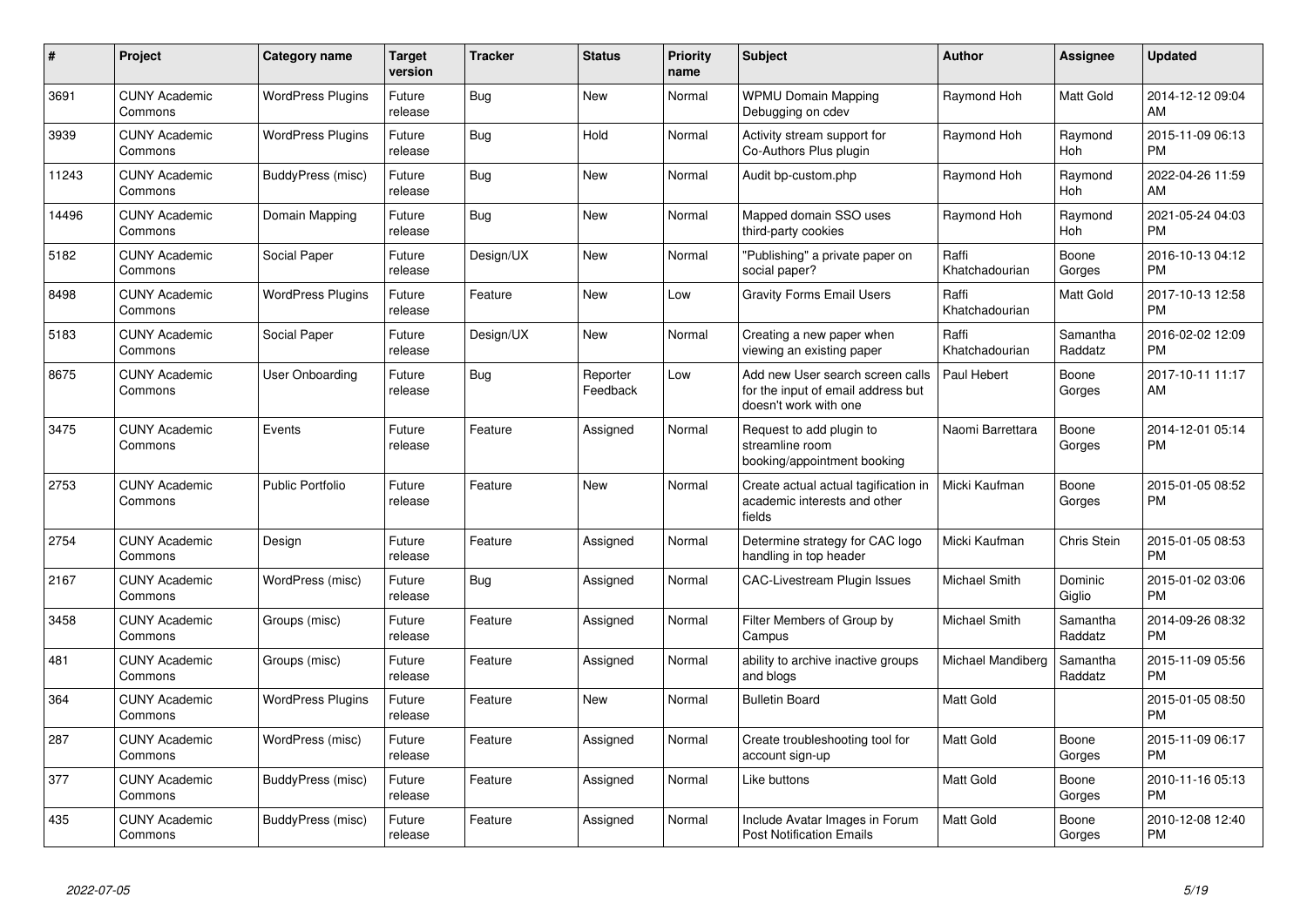| #    | Project                         | <b>Category name</b>     | <b>Target</b><br>version | <b>Tracker</b> | <b>Status</b> | <b>Priority</b><br>name | <b>Subject</b>                                                        | Author           | <b>Assignee</b> | <b>Updated</b>                |
|------|---------------------------------|--------------------------|--------------------------|----------------|---------------|-------------------------|-----------------------------------------------------------------------|------------------|-----------------|-------------------------------|
| 500  | <b>CUNY Academic</b><br>Commons | <b>BuddyPress (misc)</b> | Future<br>release        | Feature        | Assigned      | Normal                  | Export Group Data                                                     | Matt Gold        | Boone<br>Gorges | 2010-12-19 12:09<br>PM.       |
| 554  | <b>CUNY Academic</b><br>Commons | <b>BuddyPress</b> (misc) | Future<br>release        | Feature        | Assigned      | Normal                  | Add Trackback notifications to<br>site-wide activity feed             | Matt Gold        | Boone<br>Gorges | 2015-11-09 06:19<br><b>PM</b> |
| 599  | <b>CUNY Academic</b><br>Commons | <b>BuddyPress</b> (misc) | Future<br>release        | Feature        | Assigned      | Normal                  | Consider adding rating plugins for<br><b>BuddyPress/BBPress</b>       | Matt Gold        | Boone<br>Gorges | 2011-08-22 06:50<br><b>PM</b> |
| 635  | <b>CUNY Academic</b><br>Commons | <b>BuddyPress</b> (misc) | Future<br>release        | Feature        | Assigned      | Normal                  | Big Blue Button -<br>Videoconferencing in Groups and<br><b>Blogs</b>  | <b>Matt Gold</b> | Boone<br>Gorges | 2011-03-14 03:24<br><b>PM</b> |
| 658  | <b>CUNY Academic</b><br>Commons | <b>WordPress Plugins</b> | Future<br>release        | Feature        | Assigned      | Normal                  | Rebulid Sitewide Tag Suggestion                                       | <b>Matt Gold</b> | Boone<br>Gorges | 2015-01-05 08:47<br>PM.       |
| 1562 | <b>CUNY Academic</b><br>Commons | <b>WordPress Plugins</b> | Future<br>release        | Feature        | Assigned      | Low                     | Play with NYT Collaborative<br><b>Authoring Tool</b>                  | <b>Matt Gold</b> | Boone<br>Gorges | 2015-01-05 08:47<br><b>PM</b> |
| 2013 | <b>CUNY Academic</b><br>Commons | <b>Public Portfolio</b>  | Future<br>release        | Feature        | Assigned      | Low                     | Have Profile Privacy Options show<br>up only for filled-in fields     | Matt Gold        | Boone<br>Gorges | 2015-11-09 06:09<br><b>PM</b> |
| 2223 | <b>CUNY Academic</b><br>Commons | <b>WordPress Plugins</b> | Future<br>release        | Feature        | Assigned      | Low                     | Add Participad to the CUNY<br><b>Academic Commons</b>                 | <b>Matt Gold</b> | Boone<br>Gorges | 2014-09-17 10:03<br><b>PM</b> |
| 2523 | <b>CUNY Academic</b><br>Commons | <b>BuddyPress Docs</b>   | Future<br>release        | Feature        | Assigned      | Normal                  | Allow Users to Upload Images to<br><b>BP</b> Docs                     | <b>Matt Gold</b> | Boone<br>Gorges | 2015-11-09 06:14<br>PM.       |
| 3042 | <b>CUNY Academic</b><br>Commons | <b>Public Portfolio</b>  | Future<br>release        | Feature        | Assigned      | Normal                  | Browsing member interests                                             | <b>Matt Gold</b> | Boone<br>Gorges | 2015-03-21 09:04<br><b>PM</b> |
| 3080 | <b>CUNY Academic</b><br>Commons | Group Files              | Future<br>release        | Feature        | Assigned      | Low                     | Create a system to keep track of<br>file changes                      | Matt Gold        | Boone<br>Gorges | 2014-02-26 10:04<br><b>PM</b> |
| 3220 | <b>CUNY Academic</b><br>Commons | <b>Public Portfolio</b>  | Future<br>release        | Feature        | Assigned      | Normal                  | Add indent/outdent option to<br>Formatting Buttons on Profile<br>Page | Matt Gold        | Boone<br>Gorges | 2014-05-21 10:39<br><b>PM</b> |
| 3308 | <b>CUNY Academic</b><br>Commons | Group Invitations        | Future<br>release        | Feature        | Assigned      | Normal                  | Allow members to rescind group<br>invitations                         | Matt Gold        | Boone<br>Gorges | 2015-04-01 08:53<br>PM.       |
| 3759 | <b>CUNY Academic</b><br>Commons | WordPress (misc)         | Future<br>release        | Feature        | Assigned      | Normal                  | Review Interface for Adding Users<br>to Blogs                         | Matt Gold        | Boone<br>Gorges | 2015-03-24 05:52<br><b>PM</b> |
| 3768 | <b>CUNY Academic</b><br>Commons | <b>Public Portfolio</b>  | Future<br>release        | Feature        | Assigned      | Normal                  | Institutions/Past positions on<br>public portfolios                   | Matt Gold        | Boone<br>Gorges | 2018-04-23 10:44<br>AM        |
| 4053 | <b>CUNY Academic</b><br>Commons | Events                   | Future<br>reiease        | Feature        | Assigned      | Normal                  | Create new tab for past events                                        | <b>Matt Gold</b> | Boone<br>Gorges | 2015-05-12 02:10<br>PM        |
| 4238 | <b>CUNY Academic</b><br>Commons | Events                   | Future<br>release        | Feature        | Assigned      | Normal                  | Copy Events to Other Groups?                                          | Matt Gold        | Boone<br>Gorges | 2015-07-02 10:08<br>AM        |
| 4903 | <b>CUNY Academic</b><br>Commons | Events                   | Future<br>release        | Design/UX      | Assigned      | Normal                  | Improving visual appearance of<br>event calendars                     | Matt Gold        | Boone<br>Gorges | 2016-10-13 11:51<br>AM        |
| 4980 | <b>CUNY Academic</b><br>Commons | Home Page                | Future<br>release        | Feature        | Assigned      | Normal                  | CAC Featured Content -- Adding<br>Randomization                       | Matt Gold        | Boone<br>Gorges | 2016-12-12 03:01<br>PM        |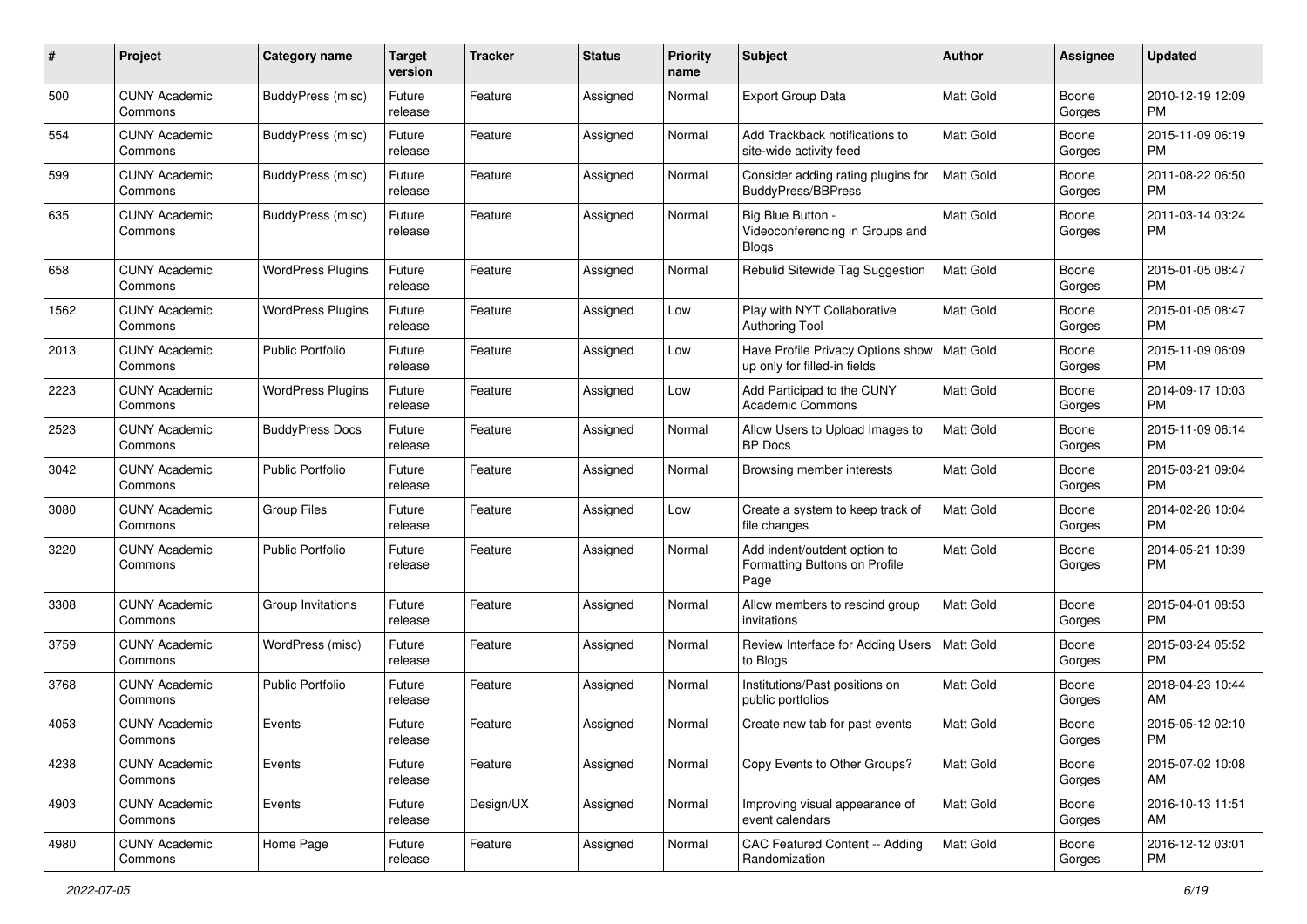| #     | Project                         | <b>Category name</b>       | <b>Target</b><br>version | <b>Tracker</b> | <b>Status</b>        | Priority<br>name | <b>Subject</b>                                                                | Author           | <b>Assignee</b>   | <b>Updated</b>                |
|-------|---------------------------------|----------------------------|--------------------------|----------------|----------------------|------------------|-------------------------------------------------------------------------------|------------------|-------------------|-------------------------------|
| 5696  | <b>CUNY Academic</b><br>Commons | Events                     | Future<br>release        | Feature        | Assigned             | Normal           | Events Calendar - display options<br>/ calendar aggregation                   | <b>Matt Gold</b> | Boone<br>Gorges   | 2016-10-13 11:44<br>AM        |
| 6014  | <b>CUNY Academic</b><br>Commons | Publicity                  | Future<br>release        | Publicity      | Reporter<br>Feedback | Normal           | Google search listing                                                         | <b>Matt Gold</b> | Boone<br>Gorges   | 2016-09-21 03:48<br><b>PM</b> |
| 8756  | <b>CUNY Academic</b><br>Commons | Group Blogs                | Future<br>release        | Feature        | Hold                 | Normal           | Connect multiple blogs to one<br>group?                                       | Matt Gold        | Boone<br>Gorges   | 2017-09-30 10:42<br>AM        |
| 8836  | <b>CUNY Academic</b><br>Commons | <b>Blogs (BuddyPress)</b>  | Future<br>release        | Feature        | Assigned             | Normal           | Redesign site launch process                                                  | Matt Gold        | Boone<br>Gorges   | 2019-10-03 02:49<br><b>PM</b> |
| 8900  | <b>CUNY Academic</b><br>Commons | Accessibility              | Future<br>release        | Feature        | Assigned             | Normal           | Look into tools to enforce<br>accessibility in WP environment                 | <b>Matt Gold</b> | Boone<br>Gorges   | 2022-04-26 11:59<br>AM        |
| 8901  | <b>CUNY Academic</b><br>Commons | Accessibility              | Future<br>release        | Feature        | Assigned             | Normal           | Theme analysis for accessibility                                              | Matt Gold        | Boone<br>Gorges   | 2022-04-26 11:59<br>AM        |
| 9947  | <b>CUNY Academic</b><br>Commons | <b>WordPress Plugins</b>   | Future<br>release        | Feature        | Reporter<br>Feedback | Normal           | Install H5P quiz plugin                                                       | Matt Gold        | Boone<br>Gorges   | 2018-09-11 11:01<br>AM        |
| 15604 | <b>CUNY Academic</b><br>Commons | <b>Email Notifications</b> | Future<br>release        | Feature        | Assigned             | Normal           | Restructure Commons Group<br>Digest Email Messages                            | <b>Matt Gold</b> | Boone<br>Gorges   | 2022-05-26 10:45<br>AM        |
| 365   | <b>CUNY Academic</b><br>Commons | WordPress (misc)           | Future<br>release        | Feature        | Assigned             | Normal           | <b>Create Mouseover Tooltips</b><br>throughout Site                           | <b>Matt Gold</b> | Chris Stein       | 2015-11-09 06:18<br><b>PM</b> |
| 1544  | <b>CUNY Academic</b><br>Commons | Groups (misc)              | Future<br>release        | Feature        | Reporter<br>Feedback | Normal           | Group Filtering and Sorting                                                   | Matt Gold        | Chris Stein       | 2019-03-01 02:25<br><b>PM</b> |
| 3354  | <b>CUNY Academic</b><br>Commons | <b>Group Files</b>         | Future<br>release        | Feature        | Assigned             | Low              | Allow Group Download of Multiple<br><b>Selected Files</b>                     | <b>Matt Gold</b> | Chris Stein       | 2014-08-01 08:50<br>AM        |
| 3770  | CUNY Academic<br>Commons        | <b>Public Portfolio</b>    | Future<br>release        | Feature        | Assigned             | Normal           | Improve Layout/Formatting of<br>Positions Area on Public Portfolios           | <b>Matt Gold</b> | Chris Stein       | 2015-04-01 09:17<br><b>PM</b> |
| 9028  | <b>CUNY Academic</b><br>Commons | Onboarding                 | Future<br>release        | Feature        | Assigned             | Normal           | suggest groups to new members<br>during the registration process              | <b>Matt Gold</b> | Chris Stein       | 2018-10-24 12:34<br><b>PM</b> |
| 412   | CUNY Academic<br>Commons        | <b>WordPress Themes</b>    | Future<br>release        | Feature        | Assigned             | Normal           | Featured Themes                                                               | Matt Gold        | Dominic<br>Giglio | 2015-01-05 08:44<br><b>PM</b> |
| 940   | <b>CUNY Academic</b><br>Commons | Redmine                    | Future<br>release        | Feature        | Assigned             | Low              | Communication with users after<br>releases                                    | Matt Gold        | Dominic<br>Giglio | 2012-09-09 04:36<br><b>PM</b> |
| 5955  | CUNY Academic<br>Commons        | Outreach                   | Future<br>release        | Feature        | Assigned             | Normal           | Create auto-newsletter for<br>commons members                                 | Matt Gold        | Luke Waltzer      | 2016-08-30 10:34<br>AM        |
| 370   | <b>CUNY Academic</b><br>Commons | Registration               | Future<br>release        | Feature        | Assigned             | High             | Guest Accounts                                                                | <b>Matt Gold</b> | <b>Matt Gold</b>  | 2015-04-09 09:33<br>PM        |
| 333   | <b>CUNY Academic</b><br>Commons | <b>Email Notifications</b> | Future<br>release        | Feature        | Assigned             | Low              | Delay Forum Notification Email<br>Delivery Until After Editing Period<br>Ends | Matt Gold        | Raymond<br>Hoh    | 2015-11-09 06:01<br><b>PM</b> |
| 1192  | <b>CUNY Academic</b><br>Commons | <b>Group Files</b>         | Future<br>release        | Feature        | Assigned             | Low              | When posting group files, allow<br>users to add a category without<br>saving  | Matt Gold        | Raymond<br>Hoh    | 2015-11-09 05:53<br><b>PM</b> |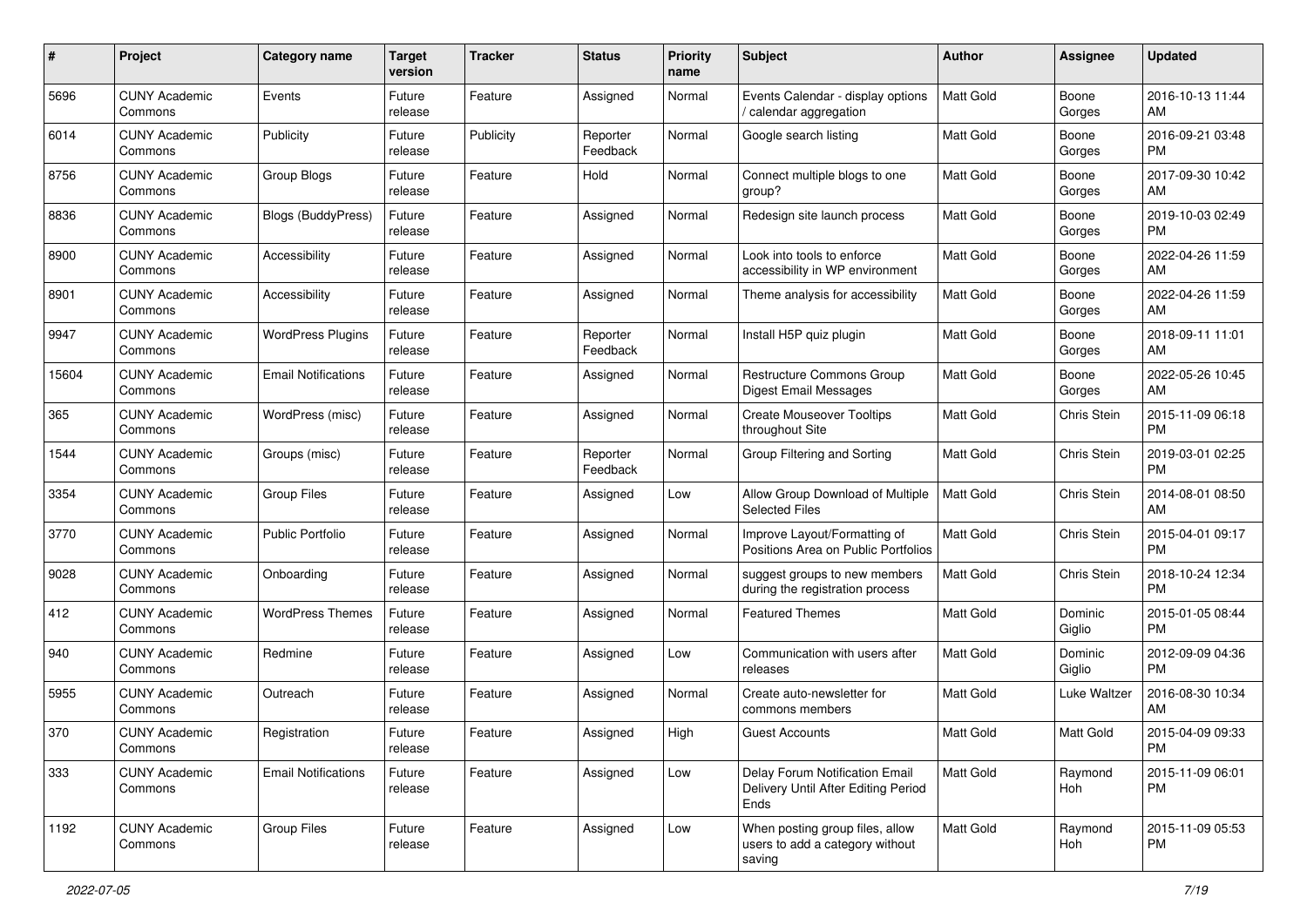| $\#$  | Project                         | <b>Category name</b>      | <b>Target</b><br>version | <b>Tracker</b> | <b>Status</b>        | Priority<br>name | <b>Subject</b>                                                     | <b>Author</b>    | <b>Assignee</b>     | <b>Updated</b>                |
|-------|---------------------------------|---------------------------|--------------------------|----------------|----------------------|------------------|--------------------------------------------------------------------|------------------|---------------------|-------------------------------|
| 3517  | <b>CUNY Academic</b><br>Commons | My Commons                | Future<br>release        | Feature        | Assigned             | Normal           | Mute/Unmute My Commons<br>updates                                  | <b>Matt Gold</b> | Raymond<br>Hoh      | 2015-11-09 01:19<br><b>PM</b> |
| 3536  | <b>CUNY Academic</b><br>Commons | My Commons                | Future<br>release        | Feature        | Assigned             | Normal           | Infinite Scroll on My Commons<br>page                              | <b>Matt Gold</b> | Raymond<br>Hoh      | 2015-04-13 04:42<br><b>PM</b> |
| 3577  | <b>CUNY Academic</b><br>Commons | My Commons                | Future<br>release        | Design/UX      | Assigned             | Normal           | Replies to items in My Commons                                     | Matt Gold        | Raymond<br>Hoh      | 2015-04-09 05:19<br><b>PM</b> |
| 3662  | <b>CUNY Academic</b><br>Commons | <b>SEO</b>                | Future<br>release        | Feature        | Assigned             | Normal           | Duplicate Content/SEO/Google<br>issues                             | <b>Matt Gold</b> | Raymond<br>Hoh      | 2015-04-13 04:37<br><b>PM</b> |
| 5016  | <b>CUNY Academic</b><br>Commons | Events                    | Future<br>release        | Feature        | Assigned             | Low              | Allow comments to be posted on<br>events                           | <b>Matt Gold</b> | Raymond<br>Hoh      | 2019-03-01 02:23<br><b>PM</b> |
| 5691  | <b>CUNY Academic</b><br>Commons | <b>Blogs (BuddyPress)</b> | Future<br>release        | Bug            | Assigned             | High             | Differing numbers on Sites display                                 | <b>Matt Gold</b> | Raymond<br>Hoh      | 2016-06-13 01:37<br><b>PM</b> |
| 7115  | <b>CUNY Academic</b><br>Commons | Groups (misc)             | Future<br>release        | Feature        | Reporter<br>Feedback | Normal           | make licensing info clear during<br>group creation                 | <b>Matt Gold</b> | Raymond<br>Hoh      | 2020-12-08 11:32<br>AM        |
| 10659 | <b>CUNY Academic</b><br>Commons | Group Forums              | Future<br>release        | Feature        | Assigned             | Normal           | Post to multiple groups via email                                  | <b>Matt Gold</b> | Raymond<br>Hoh      | 2018-11-15 12:54<br>AM        |
| 497   | <b>CUNY Academic</b><br>Commons | <b>WordPress Plugins</b>  | Future<br>release        | Feature        | Assigned             | Normal           | Drag and Drop Ordering on<br>Gallery Post Plugin                   | <b>Matt Gold</b> | Ron Rennick         | 2015-11-09 06:18<br><b>PM</b> |
| 310   | <b>CUNY Academic</b><br>Commons | BuddyPress (misc)         | Future<br>release        | Feature        | Assigned             | Low              | <b>Friend Request Email</b>                                        | <b>Matt Gold</b> | Samantha<br>Raddatz | 2015-11-09 05:08<br><b>PM</b> |
| 653   | <b>CUNY Academic</b><br>Commons | Group Blogs               | Future<br>release        | Feature        | Assigned             | Normal           | Redesign Integration of Groups<br>and Blogs                        | Matt Gold        | Samantha<br>Raddatz | 2015-11-09 05:40<br><b>PM</b> |
| 1105  | <b>CUNY Academic</b><br>Commons | WordPress (misc)          | Future<br>release        | Feature        | Assigned             | Normal           | Rephrase Blog Privacy Options                                      | Matt Gold        | Samantha<br>Raddatz | 2015-11-09 06:19<br><b>PM</b> |
| 1456  | <b>CUNY Academic</b><br>Commons | Group Invitations         | Future<br>release        | Feature        | Reporter<br>Feedback | Low              | Invite to Group Button from Profile<br>Field                       | <b>Matt Gold</b> | Samantha<br>Raddatz | 2015-11-09 05:59<br><b>PM</b> |
| 4404  | <b>CUNY Academic</b><br>Commons | <b>Public Portfolio</b>   | Future<br>release        | Design/UX      | Assigned             | Normal           | Change color of permissions info<br>on portfolio editing interface | <b>Matt Gold</b> | Samantha<br>Raddatz | 2015-08-11 05:28<br><b>PM</b> |
| 4661  | <b>CUNY Academic</b><br>Commons | <b>User Experience</b>    | Future<br>release        | Bug            | Assigned             | Normal           | Simplify Events text                                               | Matt Gold        | Samantha<br>Raddatz | 2015-10-02 09:06<br><b>PM</b> |
| 5316  | <b>CUNY Academic</b><br>Commons | <b>User Experience</b>    | Future<br>release        | Feature        | Assigned             | Normal           | Prompt user email address<br>updates                               | Matt Gold        | Stephen Real        | 2016-12-21 03:30<br><b>PM</b> |
| 3090  | <b>CUNY Academic</b><br>Commons | Twitter page              | Future<br>release        | Feature        | Assigned             | Normal           | Prevent Retweets from showing<br>up on Commons twitter page        | <b>Matt Gold</b> | <b>Tahir Butt</b>   | 2016-10-24 11:31<br>AM        |
| 6426  | <b>CUNY Academic</b><br>Commons | Spam/Spam<br>Prevention   | Future<br>release        | Feature        | Assigned             | Normal           | Force captcha on all comments?                                     | Matt Gold        | <b>Tahir Butt</b>   | 2016-10-24 02:06<br><b>PM</b> |
| 5581  | CUNY Academic<br>Commons        | Analytics                 | Future<br>release        | Feature        | Assigned             | Normal           | Explore alternatives to Google<br>Analytics                        | <b>Matt Gold</b> | Valerie<br>Townsend | 2020-04-17 03:12<br><b>PM</b> |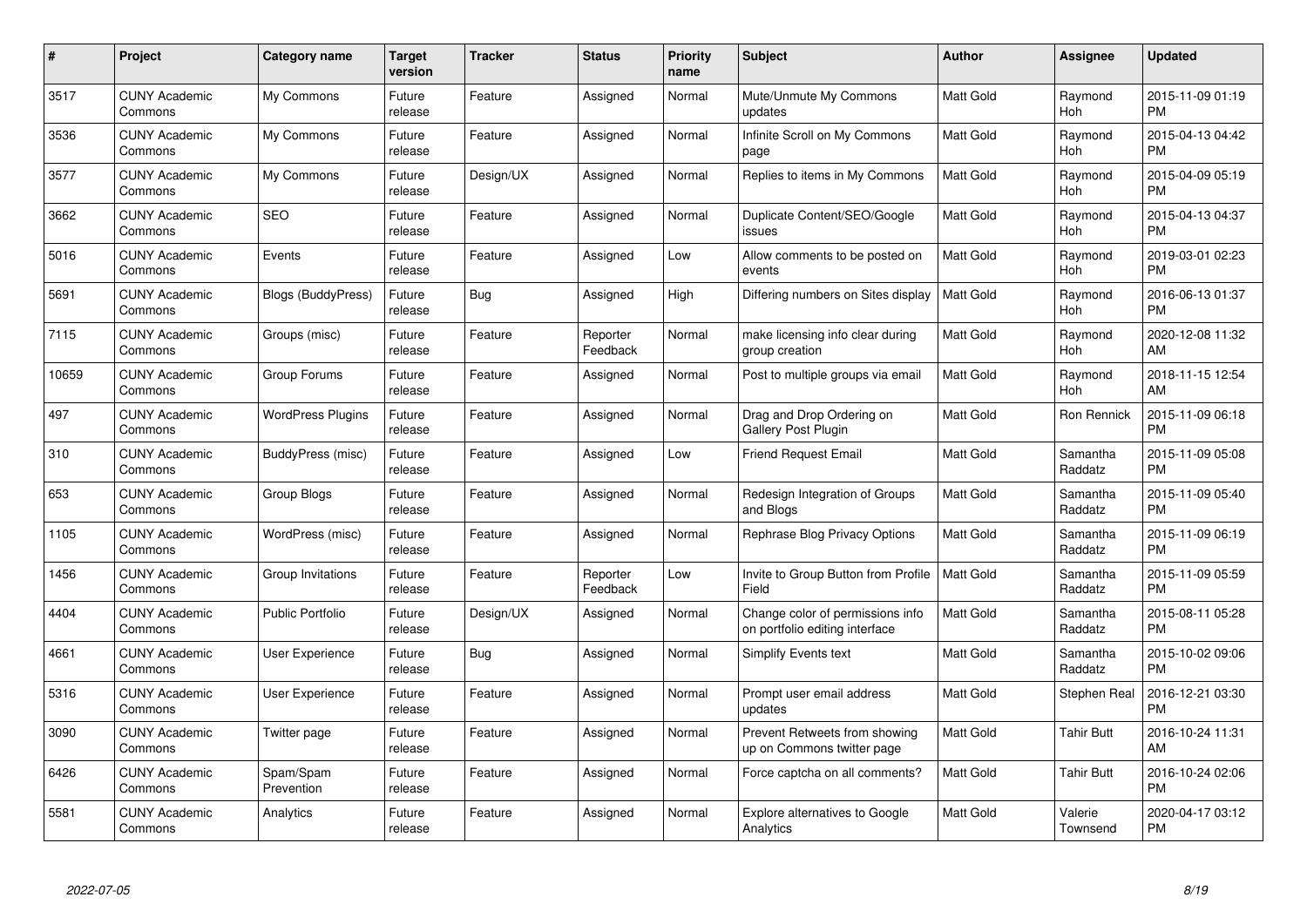| #     | Project                         | <b>Category name</b>       | Target<br>version | <b>Tracker</b> | <b>Status</b>        | <b>Priority</b><br>name | <b>Subject</b>                                                                                                                                        | <b>Author</b>   | Assignee            | <b>Updated</b>                |
|-------|---------------------------------|----------------------------|-------------------|----------------|----------------------|-------------------------|-------------------------------------------------------------------------------------------------------------------------------------------------------|-----------------|---------------------|-------------------------------|
| 5199  | <b>CUNY Academic</b><br>Commons | Social Paper               | Future<br>release | Feature        | <b>New</b>           | Normal                  | add tables to the SP editor                                                                                                                           | Marilyn Weber   |                     | 2016-10-24 11:27<br>AM        |
| 5205  | <b>CUNY Academic</b><br>Commons | Social Paper               | Future<br>release | Feature        | <b>New</b>           | Normal                  | Social Paper folders                                                                                                                                  | Marilyn Weber   |                     | 2016-02-11 10:24<br><b>PM</b> |
| 5992  | <b>CUNY Academic</b><br>Commons | <b>Email Notifications</b> | Future<br>release | Feature        | New                  | Normal                  | Changing the From line of<br>autogenerated blog emails                                                                                                | Marilyn Weber   |                     | 2018-09-27 05:19<br><b>PM</b> |
| 5052  | <b>CUNY Academic</b><br>Commons | Social Paper               | Future<br>release | Feature        | <b>New</b>           | Low                     | Sentence by sentence or line by<br>line comments (SP suggestion #3)                                                                                   | Marilyn Weber   | Boone<br>Gorges     | 2016-02-11 10:24<br><b>PM</b> |
| 9207  | <b>CUNY Academic</b><br>Commons |                            | Future<br>release | Support        | Reporter<br>Feedback | Normal                  | display dashboards made in<br>Tableau?                                                                                                                | Marilyn Weber   | Boone<br>Gorges     | 2018-04-10 10:42<br>AM        |
| 9835  | <b>CUNY Academic</b><br>Commons | Group Forums               | Future<br>release | Bug            | Assigned             | Normal                  | add a "like" function?                                                                                                                                | Marilyn Weber   | <b>Erik Trainer</b> | 2018-06-05 01:49<br><b>PM</b> |
| 5282  | <b>CUNY Academic</b><br>Commons | Social Paper               | Future<br>release | Bug            | <b>New</b>           | Normal                  | Replying via email directs to paper<br>but not individual comment.                                                                                    | Marilyn Weber   | Raymond<br>Hoh      | 2016-03-02 01:48<br><b>PM</b> |
| 11971 | <b>CUNY Academic</b><br>Commons | <b>Email Notifications</b> | Future<br>release | Bug            | Reporter<br>Feedback | Low                     | Pictures obscured in emailed post<br>notifications                                                                                                    | Marilyn Weber   | Raymond<br>Hoh      | 2019-11-21 01:14<br><b>PM</b> |
| 5050  | <b>CUNY Academic</b><br>Commons | Social Paper               | Future<br>release | Feature        | New                  | Low                     | Making comments visible in SP<br>editing mode (SP suggestion #1)                                                                                      | Marilyn Weber   | Samantha<br>Raddatz | 2019-09-17 11:10<br>PM        |
| 5053  | <b>CUNY Academic</b><br>Commons | Social Paper               | Future<br>release | Feature        | New                  | Low                     | Scrollable menu to add readers<br>(SP suggestion #4)                                                                                                  | Marilyn Weber   | Samantha<br>Raddatz | 2016-04-21 05:21<br><b>PM</b> |
| 5058  | <b>CUNY Academic</b><br>Commons | Social Paper               | Future<br>release | Feature        | <b>New</b>           | Low                     | Can there be a clearer signal that<br>even when comments have<br>already been made you add<br>comments by clicking on the side?<br>(SP suggestion #5) | Marilyn Weber   | Samantha<br>Raddatz | 2016-02-11 10:24<br><b>PM</b> |
| 5397  | <b>CUNY Academic</b><br>Commons | Social Paper               | Future<br>release | Feature        | <b>New</b>           | Normal                  | frustrating to have to<br>enable/disable in SP                                                                                                        | Marilyn Weber   | Samantha<br>Raddatz | 2016-04-20 03:39<br><b>PM</b> |
| 8078  | <b>CUNY Academic</b><br>Commons | <b>WordPress Plugins</b>   | Future<br>release | System Upgrade | Assigned             | Normal                  | CommentPress Updates                                                                                                                                  | Margaret Galvan | Christian<br>Wach   | 2017-05-08 03:49<br><b>PM</b> |
| 8211  | <b>CUNY Academic</b><br>Commons | <b>WordPress Themes</b>    | Future<br>release | Feature        | New                  | Normal                  | Theme Suggestions: Material<br>Design-Inspired Themes                                                                                                 | Margaret Galvan | Margaret<br>Galvan  | 2017-08-07 02:48<br><b>PM</b> |
| 6356  | <b>CUNY Academic</b><br>Commons | <b>WordPress Plugins</b>   | Future<br>release | Bug            | Reporter<br>Feedback | Low                     | Should Subscribe2 be<br>deprecated?                                                                                                                   | Luke Waltzer    |                     | 2017-03-20 12:20<br><b>PM</b> |
| 6389  | <b>CUNY Academic</b><br>Commons | <b>BuddyPress Docs</b>     | Future<br>release | Feature        | New                  | Low                     | Make Discussion Area Visible<br>When Editing a Doc                                                                                                    | Luke Waltzer    | Boone<br>Gorges     | 2016-10-21 04:16<br><b>PM</b> |
| 7981  | <b>CUNY Academic</b><br>Commons | Social Paper               | Future<br>release | Bug            | New                  | Normal                  | Social Paper comments should<br>not go to spam                                                                                                        | Luke Waltzer    | Boone<br>Gorges     | 2018-04-16 03:52<br>PM        |
| 8835  | <b>CUNY Academic</b><br>Commons | <b>Blogs (BuddyPress)</b>  | Future<br>release | Feature        | New                  | Normal                  | Extend cuny is shortlinks to sites                                                                                                                    | Luke Waltzer    | Boone<br>Gorges     | 2022-04-26 11:59<br>AM        |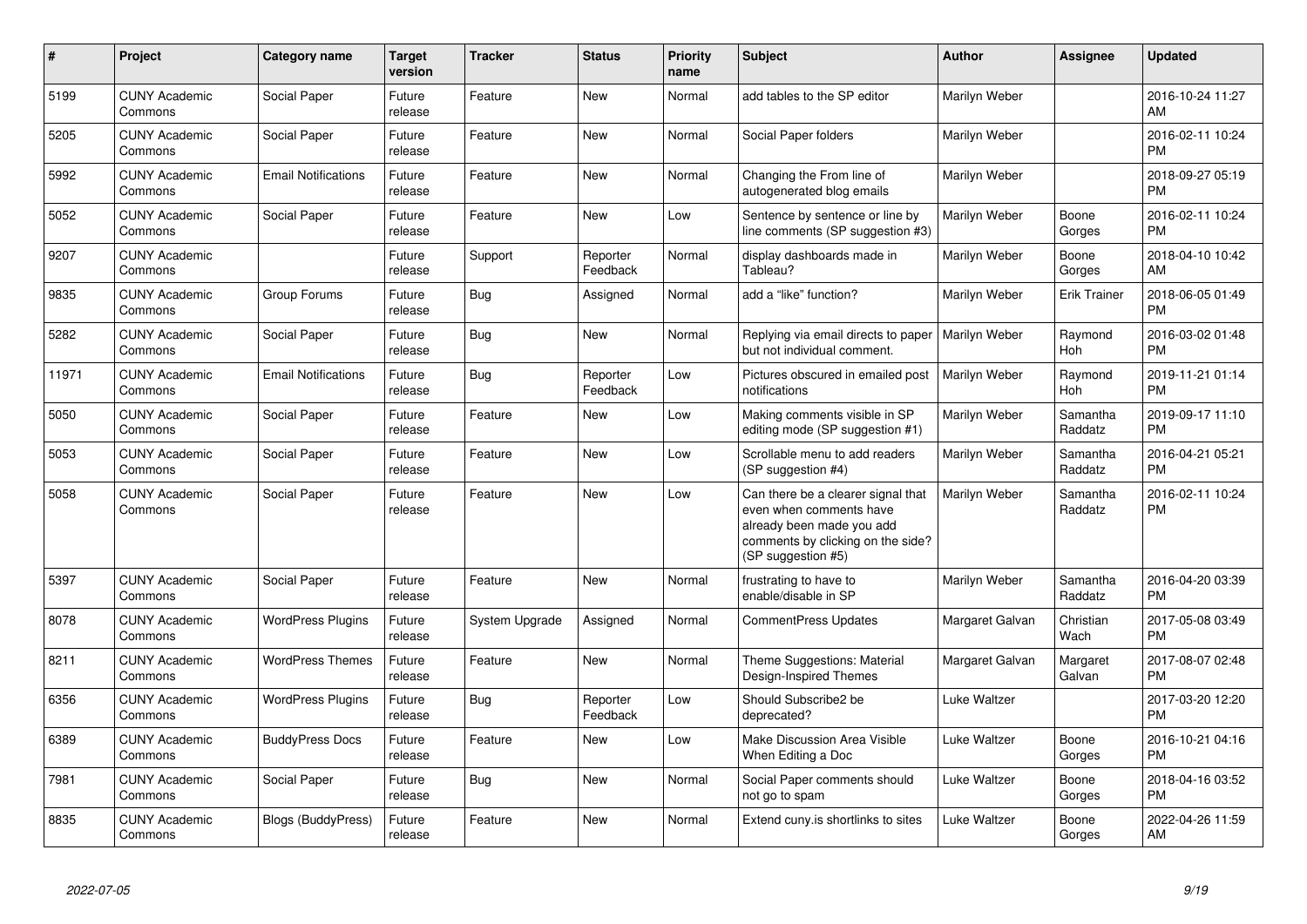| #     | <b>Project</b>                  | Category name             | <b>Target</b><br>version | <b>Tracker</b> | <b>Status</b>        | <b>Priority</b><br>name | <b>Subject</b>                                                                             | <b>Author</b>  | Assignee            | <b>Updated</b>                |
|-------|---------------------------------|---------------------------|--------------------------|----------------|----------------------|-------------------------|--------------------------------------------------------------------------------------------|----------------|---------------------|-------------------------------|
| 9211  | <b>CUNY Academic</b><br>Commons | <b>WordPress Plugins</b>  | Future<br>release        | Support        | Reporter<br>Feedback | Normal                  | Auto-Role Setting in Forum Plugin<br><b>Causing Some Confusion</b>                         | Luke Waltzer   | Boone<br>Gorges     | 2018-03-13 11:44<br>AM        |
| 9895  | <b>CUNY Academic</b><br>Commons | Onboarding                | Future<br>release        | Feature        | Assigned             | Normal                  | Add "Accept Invitation"<br>link/button/function to Group<br>and/or Site invitation emails? | Luke Waltzer   | Boone<br>Gorges     | 2018-06-07 12:42<br><b>PM</b> |
| 5268  | <b>CUNY Academic</b><br>Commons | Group Forums              | Future<br>release        | Bug            | Assigned             | Normal                  | Long-time to post to multiple<br>groups                                                    | Luke Waltzer   | Daniel Jones        | 2016-09-07 06:31<br><b>PM</b> |
| 6078  | <b>CUNY Academic</b><br>Commons | <b>Blogs (BuddyPress)</b> | Future<br>release        | Feature        | <b>New</b>           | Normal                  | <b>Explore Adding Network Blog</b><br>Metadata Plugin                                      | Luke Waltzer   | Luke Waltzer        | 2016-10-11 10:29<br><b>PM</b> |
| 6392  | <b>CUNY Academic</b><br>Commons | Group Forums              | Future<br>release        | Design/UX      | Assigned             | Low                     | Composition/Preview Panes in<br>Forum Posts                                                | Luke Waltzer   | Paige Dupont        | 2016-10-21 04:26<br><b>PM</b> |
| 7624  | <b>CUNY Academic</b><br>Commons | BuddyPress (misc)         | Future<br>release        | Design/UX      | New                  | Normal                  | <b>BP Notifications</b>                                                                    | Luke Waltzer   | Paige Dupont        | 2017-02-08 10:43<br><b>PM</b> |
| 5225  | <b>CUNY Academic</b><br>Commons | Registration              | Future<br>release        | Feature        | Assigned             | Normal                  | On-boarding Issues                                                                         | Luke Waltzer   | Samantha<br>Raddatz | 2016-02-12 02:58<br><b>PM</b> |
| 2325  | <b>CUNY Academic</b><br>Commons | BuddyPress (misc)         | Future<br>release        | Feature        | Assigned             | Low                     | Profile should have separate fields<br>for first/last names                                | local admin    | Boone<br>Gorges     | 2015-11-09 06:09<br><b>PM</b> |
| 2610  | <b>CUNY Academic</b><br>Commons | Group Invitations         | Future<br>release        | Feature        | Assigned             | Low                     | Request: Custom invitation<br>message to group invites                                     | local admin    | Boone<br>Gorges     | 2015-11-09 06:13<br><b>PM</b> |
| 11131 | <b>CUNY Academic</b><br>Commons |                           | Future<br>release        | Feature        | Reporter<br>Feedback | Normal                  | <b>Image Annotation Plugins</b>                                                            | Laurie Hurson  |                     | 2019-02-26 11:33<br>AM        |
| 11843 | <b>CUNY Academic</b><br>Commons | WordPress (misc)          | Future<br>release        | Design/UX      | New                  | Normal                  | Tweaking the Gutenberg Editor<br>Interface                                                 | Laurie Hurson  |                     | 2022-04-26 12:00<br><b>PM</b> |
| 13650 | <b>CUNY Academic</b><br>Commons | Group Library             | Future<br>release        | Feature        | New                  | Normal                  | Forum Attachments in Group<br>Library                                                      | Laurie Hurson  |                     | 2021-11-19 12:30<br><b>PM</b> |
| 9289  | <b>CUNY Academic</b><br>Commons | <b>WordPress Plugins</b>  | Future<br>release        | Bug            | Reporter<br>Feedback | Normal                  | Email Users Plugin                                                                         | Laurie Hurson  | Boone<br>Gorges     | 2018-10-24 12:34<br><b>PM</b> |
| 12446 | <b>CUNY Academic</b><br>Commons | Groups (misc)             | Future<br>release        | Feature        | Reporter<br>Feedback | Normal                  | Toggle default site to group forum<br>posting                                              | Laurie Hurson  | Laurie Hurson       | 2020-03-10 11:57<br>AM        |
| 14787 | <b>CUNY Academic</b><br>Commons | <b>Plugin Packages</b>    | Future<br>release        | Feature        | New                  | Normal                  | Creating a "Design" plugin<br>package                                                      | Laurie Hurson  | scott voth          | 2022-04-27 04:56<br><b>PM</b> |
| 11789 | <b>CUNY Academic</b><br>Commons | Courses                   | Future<br>release        | Feature        | <b>New</b>           | Normal                  | Ability to remove item from<br>Courses list                                                | Laurie Hurson  | Sonja Leix          | 2019-09-24 12:28<br><b>PM</b> |
| 6755  | <b>CUNY Academic</b><br>Commons | WordPress (misc)          | Future<br>release        | Bug            | <b>New</b>           | Normal                  | Cannot Deactivate Plugin                                                                   | Laura Kane     |                     | 2016-11-16 01:12<br><b>PM</b> |
| 3473  | <b>CUNY Academic</b><br>Commons | User Experience           | Future<br>release        | Feature        | Assigned             | Normal                  | Commons profile: Add help info<br>about "Positions" replacing "title"                      | Keith Miyake   | Samantha<br>Raddatz | 2015-11-09 02:28<br><b>PM</b> |
| 13370 | <b>CUNY Academic</b><br>Commons | Group Library             | Future<br>release        | Feature        | <b>New</b>           | Normal                  | Library bulk deletion and folder<br>editing                                                | Colin McDonald | Boone<br>Gorges     | 2020-10-13 10:41<br>AM        |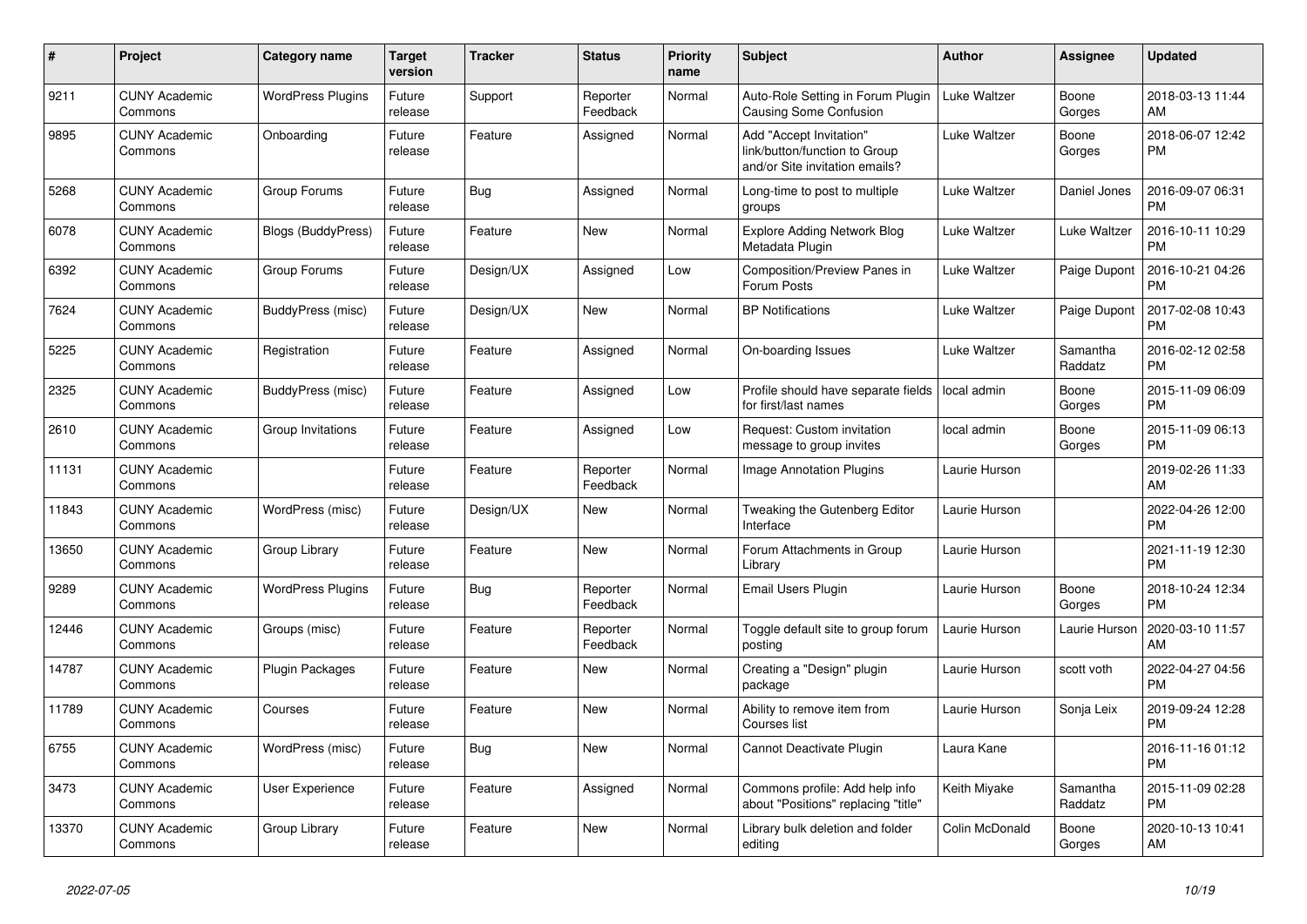| #     | Project                         | <b>Category name</b>     | <b>Target</b><br>version | <b>Tracker</b> | <b>Status</b> | <b>Priority</b><br>name | <b>Subject</b>                                                                                               | Author              | <b>Assignee</b>   | <b>Updated</b>                |
|-------|---------------------------------|--------------------------|--------------------------|----------------|---------------|-------------------------|--------------------------------------------------------------------------------------------------------------|---------------------|-------------------|-------------------------------|
| 13199 | <b>CUNY Academic</b><br>Commons | Group Forums             | Future<br>release        | Feature        | <b>New</b>    | Normal                  | Favoring Groups over bbPress<br>plugin                                                                       | Colin McDonald      | Colin<br>McDonald | 2021-11-19 12:28<br>PM.       |
| 860   | <b>CUNY Academic</b><br>Commons | Design                   | Future<br>release        | Design/UX      | Assigned      | Normal                  | <b>Standardize Button Treatment</b><br>Across the Commons                                                    | Chris Stein         | Chris Stein       | 2014-05-01 09:45<br>AM        |
| 2881  | <b>CUNY Academic</b><br>Commons | <b>Public Portfolio</b>  | Future<br>release        | Feature        | Assigned      | Normal                  | Redesign the UX for Profiles                                                                                 | Chris Stein         | Chris Stein       | 2016-10-13 12:45<br><b>PM</b> |
| 3059  | <b>CUNY Academic</b><br>Commons | Group Forums             | Future<br>release        | Design/UX      | New           | Normal                  | Forum Post Permissable Content<br><b>Explanatory Text</b>                                                    | Chris Stein         | Chris Stein       | 2015-04-02 11:27<br>AM        |
| 1460  | <b>CUNY Academic</b><br>Commons | Analytics                | Future<br>release        | Feature        | Assigned      | Normal                  | <b>Update System Report</b>                                                                                  | <b>Brian Foote</b>  | Boone<br>Gorges   | 2015-11-09 06:13<br><b>PM</b> |
| 5488  | <b>CUNY Academic</b><br>Commons | Social Paper             | Future<br>release        | Bug            | New           | Normal                  | Add a "last edited by" field to<br>Social Paper group directories                                            | Boone Gorges        |                   | 2016-04-21 10:05<br><b>PM</b> |
| 5489  | <b>CUNY Academic</b><br>Commons | Social Paper             | Future<br>release        | Feature        | New           | Normal                  | Asc/desc sorting for Social Paper<br>directories                                                             | <b>Boone Gorges</b> |                   | 2016-04-21 10:06<br><b>PM</b> |
| 6332  | <b>CUNY Academic</b><br>Commons | WordPress (misc)         | Future<br>release        | Feature        | New           | Normal                  | Allow uploaded files to be marked<br>as private in an ad hoc way                                             | <b>Boone Gorges</b> |                   | 2016-10-17 11:41<br>PM.       |
| 9720  | <b>CUNY Academic</b><br>Commons | Authentication           | Future<br>release        | Feature        | New           | Normal                  | The Commons should be an<br>oAuth provider                                                                   | <b>Boone Gorges</b> |                   | 2019-03-01 02:04<br><b>PM</b> |
| 10380 | <b>CUNY Academic</b><br>Commons | WordPress (misc)         | Future<br>release        | Feature        | In Progress   | Normal                  | Remove blacklisted plugins                                                                                   | Boone Gorges        |                   | 2022-04-26 12:00<br><b>PM</b> |
| 11024 | <b>CUNY Academic</b><br>Commons | WordPress (misc)         | Future<br>release        | Bug            | New           | Normal                  | Subsites should not show "you<br>should update your .htaccess<br>now" notice after permalink setting<br>save | <b>Boone Gorges</b> |                   | 2019-01-28 01:35<br><b>PM</b> |
| 11392 | <b>CUNY Academic</b><br>Commons |                          | Future<br>release        | Bug            | New           | Normal                  | Migrate users away from<br><b>StatPress</b>                                                                  | Boone Gorges        |                   | 2019-04-23 03:53<br><b>PM</b> |
| 13048 | <b>CUNY Academic</b><br>Commons | Shortcodes and<br>embeds | Future<br>release        | Feature        | <b>New</b>    | Normal                  | Jupyter Notebooks support                                                                                    | Boone Gorges        |                   | 2020-07-14 11:46<br>AM        |
| 618   | <b>CUNY Academic</b><br>Commons | <b>BuddyPress Docs</b>   | Future<br>release        | Feature        | Assigned      | Normal                  | BuddyPress Docs: export formats                                                                              | <b>Boone Gorges</b> | Boone<br>Gorges   | 2015-11-09 05:38<br><b>PM</b> |
| 1165  | <b>CUNY Academic</b><br>Commons | <b>Email Invitations</b> | Future<br>release        | Feature        | Assigned      | Low                     | Allow saved lists of invitees under<br>Send Invites                                                          | <b>Boone Gorges</b> | Boone<br>Gorges   | 2015-11-09 06:03<br><b>PM</b> |
| 1166  | <b>CUNY Academic</b><br>Commons | <b>Email Invitations</b> | Future<br>release        | Feature        | New           | Low                     | Better organizational tools for Sent   Boone Gorges<br>Invites                                               |                     | Boone<br>Gorges   | 2015-11-09 06:02<br><b>PM</b> |
| 1167  | <b>CUNY Academic</b><br>Commons | <b>Email Invitations</b> | Future<br>release        | Feature        | New           | Low                     | Allow email invitations to be resent   Boone Gorges                                                          |                     | Boone<br>Gorges   | 2015-11-12 12:53<br>AM        |
| 1417  | <b>CUNY Academic</b><br>Commons | <b>BuddyPress Docs</b>   | Future<br>release        | Feature        | Assigned      | Low                     | Bulk actions for BuddyPress Docs                                                                             | Boone Gorges        | Boone<br>Gorges   | 2016-10-17 10:41<br><b>PM</b> |
| 1422  | <b>CUNY Academic</b><br>Commons | <b>BuddyPress Docs</b>   | Future<br>release        | Feature        | Assigned      | Normal                  | Make "created Doc" activity icons<br>non-mini                                                                | <b>Boone Gorges</b> | Boone<br>Gorges   | 2015-11-09 05:48<br><b>PM</b> |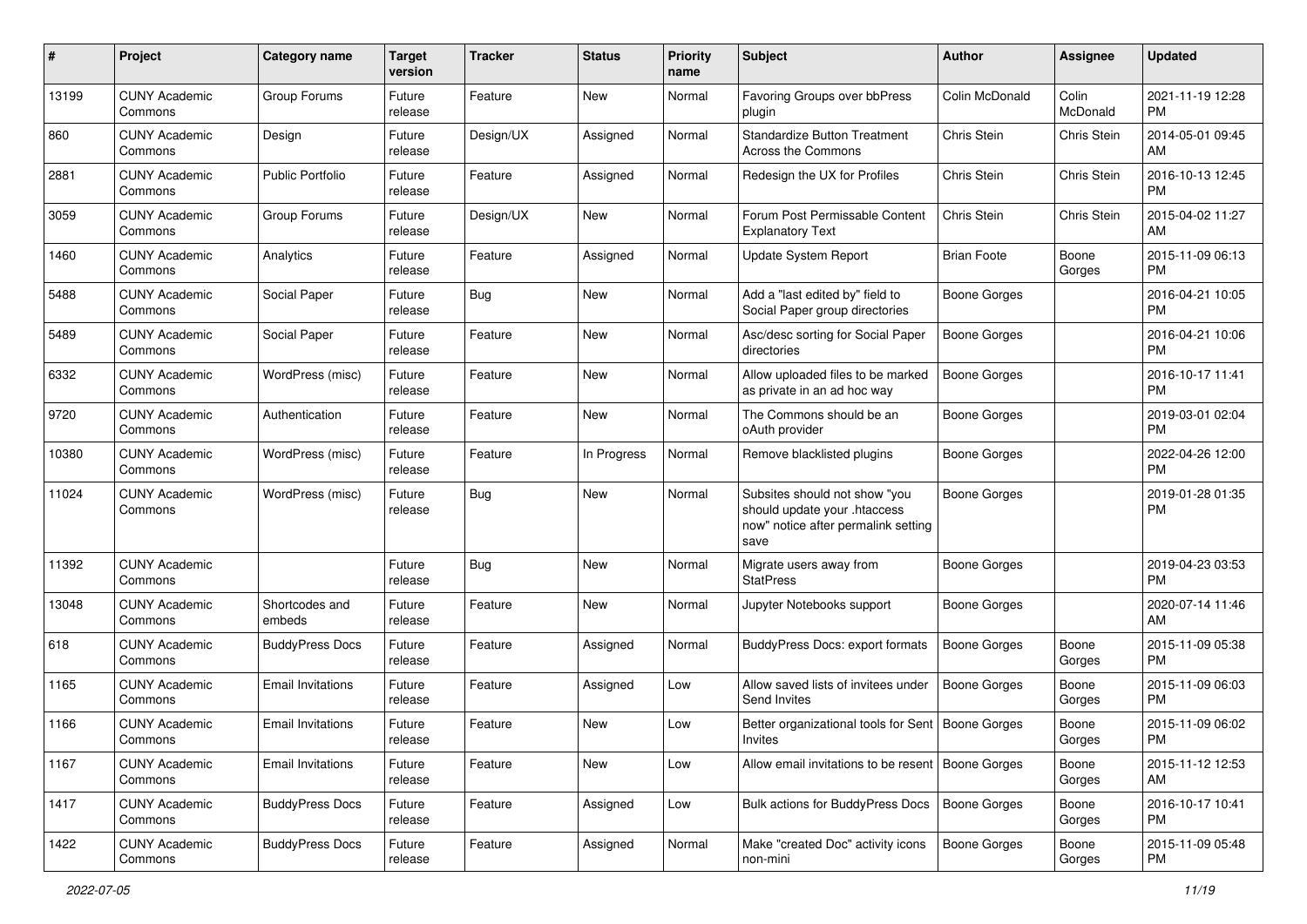| #     | Project                         | <b>Category name</b>       | <b>Target</b><br>version | <b>Tracker</b> | <b>Status</b>        | Priority<br>name | <b>Subject</b>                                                                             | Author              | <b>Assignee</b> | <b>Updated</b>                |
|-------|---------------------------------|----------------------------|--------------------------|----------------|----------------------|------------------|--------------------------------------------------------------------------------------------|---------------------|-----------------|-------------------------------|
| 1508  | <b>CUNY Academic</b><br>Commons | WordPress (misc)           | Future<br>release        | Feature        | Assigned             | Normal           | Share login cookies across<br>mapped domains                                               | <b>Boone Gorges</b> | Boone<br>Gorges | 2012-07-02 12:12<br><b>PM</b> |
| 1744  | <b>CUNY Academic</b><br>Commons | <b>BuddyPress Docs</b>     | Future<br>release        | Feature        | Assigned             | Normal           | Spreadsheet-style Docs                                                                     | <b>Boone Gorges</b> | Boone<br>Gorges | 2015-11-09 06:13<br><b>PM</b> |
| 3002  | <b>CUNY Academic</b><br>Commons | Search                     | Future<br>release        | Feature        | Assigned             | Normal           | Overhaul CAC search by using<br>external search appliance                                  | <b>Boone Gorges</b> | Boone<br>Gorges | 2020-07-15 03:05<br><b>PM</b> |
| 3048  | <b>CUNY Academic</b><br>Commons | <b>Public Portfolio</b>    | Future<br>release        | Feature        | New                  | Low              | Images for rich text profile fields                                                        | Boone Gorges        | Boone<br>Gorges | 2014-02-19 12:56<br><b>PM</b> |
| 3193  | <b>CUNY Academic</b><br>Commons | Group Forums               | Future<br>release        | Feature        | Assigned             | Normal           | bbPress 2.x dynamic roles and<br><b>RBE</b>                                                | Boone Gorges        | Boone<br>Gorges | 2014-09-30 01:30<br><b>PM</b> |
| 3580  | <b>CUNY Academic</b><br>Commons | Group Blogs                | Future<br>release        | Feature        | New                  | Normal           | Multiple blogs per group                                                                   | Boone Gorges        | Boone<br>Gorges | 2018-02-20 02:02<br><b>PM</b> |
| 4481  | <b>CUNY Academic</b><br>Commons | Events                     | Future<br>release        | Feature        | New                  | Normal           | Group admins/mods should have<br>the ability to unlink an event from<br>the group          | Boone Gorges        | Boone<br>Gorges | 2017-04-24 03:53<br><b>PM</b> |
| 5234  | <b>CUNY Academic</b><br>Commons | Membership                 | Future<br>release        | Feature        | Assigned             | Normal           | Write Unconfirmed patch for WP                                                             | <b>Boone Gorges</b> | Boone<br>Gorges | 2016-10-24 11:18<br>AM        |
| 7022  | <b>CUNY Academic</b><br>Commons | Announcements              | Future<br>release        | Bug            | <b>New</b>           | Normal           | Sitewide announcements should<br>be displayed on, and dismissable<br>from, mapped domains  | <b>Boone Gorges</b> | Boone<br>Gorges | 2018-03-22 10:18<br>AM        |
| 7663  | <b>CUNY Academic</b><br>Commons | Social Paper               | Future<br>release        | Bug            | New                  | Normal           | Social Paper notifications not<br>formatted correctly on secondary<br>sites                | Boone Gorges        | Boone<br>Gorges | 2018-04-16 03:52<br>PM        |
| 9926  | <b>CUNY Academic</b><br>Commons | <b>WordPress Plugins</b>   | Future<br>release        | Bug            | New                  | Normal           | twitter-mentions-as-comments<br>cron jobs can run long                                     | Boone Gorges        | Boone<br>Gorges | 2018-10-24 12:34<br><b>PM</b> |
| 11945 | <b>CUNY Academic</b><br>Commons | Reckoning                  | Future<br>release        | Feature        | Reporter<br>Feedback | Normal           | Add Comments bubble to<br>Reckoning views                                                  | <b>Boone Gorges</b> | Boone<br>Gorges | 2019-11-12 05:14<br><b>PM</b> |
| 12042 | <b>CUNY Academic</b><br>Commons | <b>Email Notifications</b> | Future<br>release        | Feature        | New                  | Normal           | Improved error logging for BPGES<br>send queue                                             | <b>Boone Gorges</b> | Boone<br>Gorges | 2021-11-19 12:25<br><b>PM</b> |
| 12091 | <b>CUNY Academic</b><br>Commons | <b>Group Files</b>         | Future<br>release        | Feature        | <b>New</b>           | Normal           | Improved pre-upload file validation<br>for bp-group-documents                              | <b>Boone Gorges</b> | Boone<br>Gorges | 2019-11-14 01:21<br><b>PM</b> |
| 13466 | <b>CUNY Academic</b><br>Commons | Cavalcade                  | Future<br>release        | Feature        | <b>New</b>           | Normal           | Automated cleanup for duplicate<br>Cavalcade tasks                                         | Boone Gorges        | Boone<br>Gorges | 2020-10-13 05:24<br><b>PM</b> |
| 13835 | <b>CUNY Academic</b><br>Commons | WordPress (misc)           | Future<br>release        | Feature        | New                  | Normal           | Allow OneSearch widget to have<br>'CUNY' as campus                                         | Boone Gorges        | Boone<br>Gorges | 2021-11-19 12:39<br><b>PM</b> |
| 14184 | <b>CUNY Academic</b><br>Commons | Public Portfolio           | Future<br>release        | Feature        | New                  | Normal           | Centralized mechanism for storing<br>Campus affiliations                                   | Boone Gorges        | Boone<br>Gorges | 2022-01-04 11:35<br>AM        |
| 14309 | <b>CUNY Academic</b><br>Commons | Group Library              | Future<br>release        | Feature        | New                  | Normal           | Better handling of<br>bp group document file download<br>attempts when file is not present | <b>Boone Gorges</b> | Boone<br>Gorges | 2021-11-19 12:28<br>PM.       |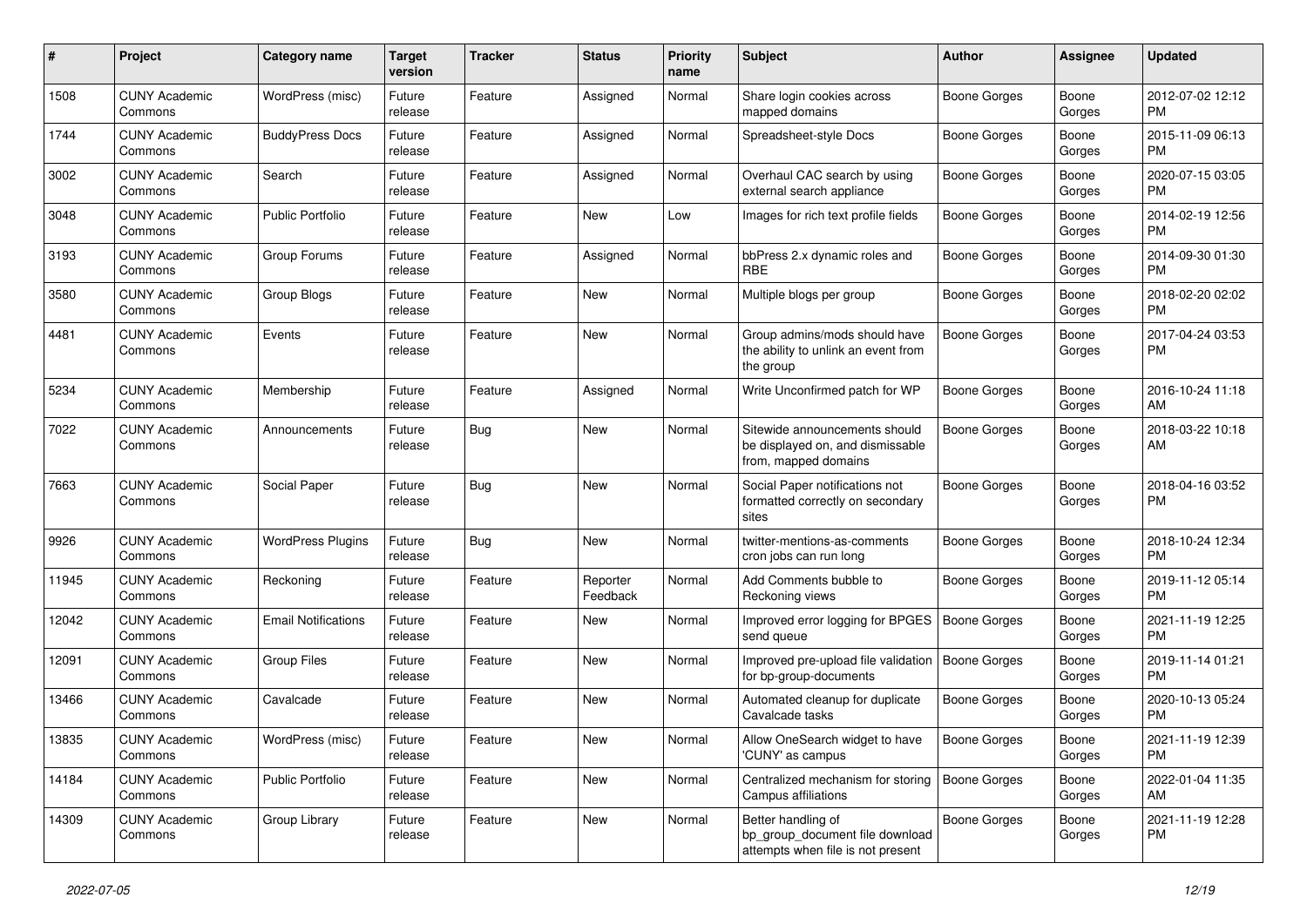| #     | <b>Project</b>                  | Category name               | <b>Target</b><br>version | <b>Tracker</b> | <b>Status</b>        | <b>Priority</b><br>name | <b>Subject</b>                                                   | <b>Author</b>           | Assignee              | <b>Updated</b>                |
|-------|---------------------------------|-----------------------------|--------------------------|----------------|----------------------|-------------------------|------------------------------------------------------------------|-------------------------|-----------------------|-------------------------------|
| 14987 | <b>CUNY Academic</b><br>Commons | <b>WordPress Plugins</b>    | Future<br>release        | Bug            | <b>New</b>           | Normal                  | Elementor update causes<br>database freeze-up                    | Boone Gorges            | Boone<br>Gorges       | 2021-11-29 12:02<br><b>PM</b> |
| 16092 | <b>CUNY Academic</b><br>Commons |                             | Future<br>release        | Feature        | Hold                 | Normal                  | Don't show main site in Site<br>search results                   | Boone Gorges            | Boone<br>Gorges       | 2022-05-17 03:12<br><b>PM</b> |
| 2832  | <b>CUNY Academic</b><br>Commons | <b>Public Portfolio</b>     | Future<br>release        | Feature        | Assigned             | Normal                  | Improve interface for (not)<br>auto-linking profile fields       | Boone Gorges            | Chris Stein           | 2015-01-05 08:52<br><b>PM</b> |
| 3330  | <b>CUNY Academic</b><br>Commons | My Commons                  | Future<br>release        | Feature        | Assigned             | Normal                  | "Commons Information" tool                                       | Boone Gorges            | Chris Stein           | 2014-09-22 08:46<br><b>PM</b> |
| 1983  | <b>CUNY Academic</b><br>Commons | Home Page                   | Future<br>release        | Feature        | Assigned             | Low                     | Media Library integration with<br>Featured Content plugin        | Boone Gorges            | Dominic<br>Giglio     | 2014-03-17 10:34<br>AM        |
| 13331 | <b>CUNY Academic</b><br>Commons | Site cloning                | Future<br>release        | Bug            | <b>New</b>           | Normal                  | Combine Site Template and Clone   Boone Gorges<br>operations     |                         | Jeremy Felt           | 2021-11-19 12:39<br><b>PM</b> |
| 3192  | <b>CUNY Academic</b><br>Commons | Group Forums                | Future<br>release        | Feature        | Assigned             | Normal                  | Customizable forum views for<br>bbPress 2.x group forums         | Boone Gorges            | Raymond<br>Hoh        | 2015-11-09 12:47<br><b>PM</b> |
| 6749  | <b>CUNY Academic</b><br>Commons | Events                      | Future<br>release        | Bug            | <b>New</b>           | Low                     | BPEO iCal request can trigger<br>very large number of DB queries | Boone Gorges            | Raymond<br><b>Hoh</b> | 2016-11-15 10:09<br><b>PM</b> |
| 13358 | <b>CUNY Academic</b><br>Commons | Group Forums                | Future<br>release        | Feature        | <b>New</b>           | Normal                  | Improved UI for group forum<br>threading settings                | Boone Gorges            | Raymond<br>Hoh        | 2021-11-19 12:27<br><b>PM</b> |
| 308   | <b>CUNY Academic</b><br>Commons | Registration                | Future<br>release        | Feature        | <b>New</b>           | Normal                  | Group recommendations for<br>signup process                      | Boone Gorges            | Samantha<br>Raddatz   | 2015-11-09 05:07<br><b>PM</b> |
| 10580 | <b>CUNY Academic</b><br>Commons | Information<br>Architecture | Future<br>release        | Design/UX      | <b>New</b>           | Normal                  | Primary nav item review                                          | Boone Gorges            | Sara Cannon           | 2022-06-28 01:29<br><b>PM</b> |
| 4635  | <b>CUNY Academic</b><br>Commons | Authentication              | Future<br>release        | Feature        | <b>New</b>           | Normal                  | Allow non-WP authentication                                      | Boone Gorges            | Sonja Leix            | 2019-03-01 02:05<br><b>PM</b> |
| 11834 | <b>CUNY Academic</b><br>Commons | <b>Group Files</b>          | Future<br>release        | Feature        | <b>New</b>           | Normal                  | Improved tools for managing<br>group file folders                | Boone Gorges            | Sonja Leix            | 2019-09-06 03:55<br><b>PM</b> |
| 1423  | <b>CUNY Academic</b><br>Commons | BuddyPress (misc)           | Future<br>release        | Feature        | Assigned             | Low                     | Show an avatar for pingback<br>comment activity items            | Boone Gorges            | <b>Tahir Butt</b>     | 2016-10-24 12:03<br><b>PM</b> |
| 4388  | <b>CUNY Academic</b><br>Commons | WordPress (misc)            | Future<br>release        | <b>Bug</b>     | Assigned             | Normal                  | Repeated request for<br>authentication.                          | Alice.Lynn<br>McMichael | Raymond<br>Hoh        | 2015-08-11 07:35<br><b>PM</b> |
| 5679  | <b>CUNY Academic</b><br>Commons | Analytics                   | Not tracked              | Feature        | <b>New</b>           | Normal                  | Logged In Users for GA                                           | <b>Valerie Townsend</b> | Valerie<br>Townsend   | 2016-06-11 09:49<br>AM        |
| 11556 | <b>CUNY Academic</b><br>Commons | Courses                     | Not tracked              | Bug            | Reporter<br>Feedback | Normal                  | Instructor name given in course<br>listing                       | Tom Harbison            |                       | 2019-06-25 04:12<br><b>PM</b> |
| 12198 | <b>CUNY Academic</b><br>Commons |                             | Not tracked              | <b>Bug</b>     | Reporter<br>Feedback | Normal                  | Duplicate listing in My Sites                                    | Tom Harbison            |                       | 2019-12-09 05:50<br><b>PM</b> |
| 14629 | <b>CUNY Academic</b><br>Commons |                             | Not tracked              | <b>Bug</b>     | Reporter<br>Feedback | Normal                  | Possible Post Order Bug?                                         | <b>Syelle Graves</b>    |                       | 2021-09-14 10:47<br>AM        |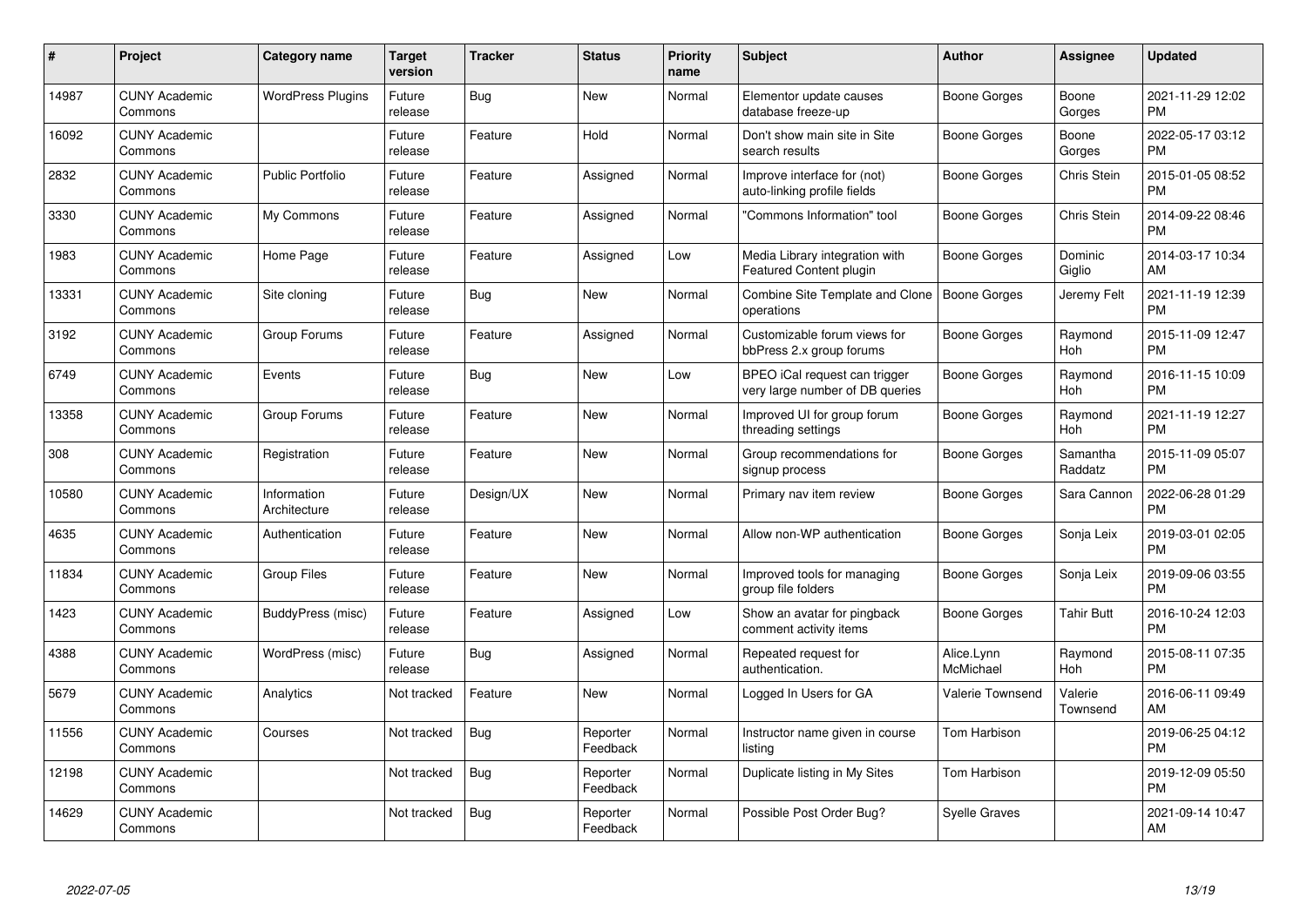| #     | <b>Project</b>                  | Category name            | <b>Target</b><br>version | <b>Tracker</b> | <b>Status</b>        | Priority<br>name | <b>Subject</b>                                                                       | <b>Author</b>           | Assignee            | <b>Updated</b>                |
|-------|---------------------------------|--------------------------|--------------------------|----------------|----------------------|------------------|--------------------------------------------------------------------------------------|-------------------------|---------------------|-------------------------------|
| 4972  | <b>CUNY Academic</b><br>Commons | Analytics                | Not tracked              | <b>Bug</b>     | New                  | Normal           | <b>Newsletter Analytics</b>                                                          | Stephen Real            | Matt Gold           | 2015-12-09 12:54<br><b>PM</b> |
| 8440  | <b>CUNY Academic</b><br>Commons | Onboarding               | Not tracked              | <b>Bug</b>     | New                  | Normal           | Create Test Email Accounts for<br><b>Onboarding Project</b>                          | Stephen Real            | Stephen Real        | 2017-08-01 09:49<br><b>PM</b> |
| 9643  | <b>CUNY Academic</b><br>Commons | Publicity                | Not tracked              | Feature        | New                  | Normal           | Create a page on the Commons<br>for logos etc.                                       | Stephen Real            | Stephen Real        | 2018-04-24 10:53<br>AM        |
| 11624 | <b>CUNY Academic</b><br>Commons | WordPress (misc)         | Not tracked              | Support        | <b>New</b>           | Normal           | Change pages into posts or swap<br>database for a Commons site?                      | Stephen Klein           | Raymond<br>Hoh      | 2019-07-09 11:04<br>AM        |
| 10982 | <b>CUNY Academic</b><br>Commons | Domain Mapping           | Not tracked              | Support        | Reporter<br>Feedback | Normal           | <b>CNAME</b> question                                                                | scott voth              |                     | 2019-01-22 04:29<br><b>PM</b> |
| 9515  | <b>CUNY Academic</b><br>Commons | <b>WordPress Plugins</b> | Not tracked              | Bug            | Reporter<br>Feedback | Normal           | Text to Speech plugin - "More<br>Slowly" checkbox not working                        | scott voth              | Boone<br>Gorges     | 2018-06-13 02:26<br><b>PM</b> |
| 11386 | <b>CUNY Academic</b><br>Commons | WordPress - Media        | Not tracked              | Support        | Reporter<br>Feedback | Normal           | disappearing images                                                                  | scott voth              | Boone<br>Gorges     | 2019-05-14 10:32<br>AM        |
| 12392 | <b>CUNY Academic</b><br>Commons | Help/Codex               | Not tracked              | Documentation  | <b>New</b>           | Normal           | <b>Updates to Common Commons</b><br>Questions on Help Page                           | scott voth              | Margaret<br>Galvan  | 2020-02-11 10:53<br>AM        |
| 10839 | <b>CUNY Academic</b><br>Commons | About page               | Not tracked              | Support        | New                  | Normal           | <b>Mission Statement Needs</b><br>Revision                                           | scott voth              | Matt Gold           | 2018-12-26 10:58<br>AM        |
| 11493 | <b>CUNY Academic</b><br>Commons | Domain Mapping           | Not tracked              | Support        | Reporter<br>Feedback | Normal           | Domain Mapping Request - Talia<br>Schaffer                                           | scott voth              | Matt Gold           | 2019-08-06 08:39<br>AM        |
| 11393 | <b>CUNY Academic</b><br>Commons |                          | Not tracked              | Publicity      | <b>New</b>           | Normal           | After 1.15 release, ceate a hero<br>slide and post about adding a site<br>to a group | scott voth              | Patrick<br>Sweeney  | 2019-05-14 10:32<br>AM        |
| 14994 | <b>CUNY Academic</b><br>Commons | cdev.gc.cuny.edu         | Not tracked              | Support        | In Progress          | Normal           | Clear Cache on CDEV                                                                  | scott voth              | Raymond<br>Hoh      | 2021-12-07 03:51<br><b>PM</b> |
| 12247 | <b>CUNY Academic</b><br>Commons | Publicity                | Not tracked              | Support        | <b>New</b>           | Normal           | Screenshot of First Commons<br>Homepage                                              | scott voth              | scott voth          | 2020-01-14 12:08<br><b>PM</b> |
| 14394 | <b>CUNY Academic</b><br>Commons |                          | Not tracked              | Feature        | New                  | Normal           | Commons News Site - redesign                                                         | scott voth              | scott voth          | 2021-09-14 10:46<br>AM        |
| 5298  | <b>CUNY Academic</b><br>Commons |                          | Not tracked              | Publicity      | New                  | Normal           | Survey Pop-Up Text                                                                   | Samantha Raddatz        | Samantha<br>Raddatz | 2016-03-22 12:27<br><b>PM</b> |
| 14983 | <b>CUNY Academic</b><br>Commons | WordPress (misc)         | Not tracked              | Support        | Reporter<br>Feedback | Normal           | "Read More" tag not working                                                          | Rebecca Krisel          | Raymond<br>Hoh      | 2021-11-23 01:17<br><b>PM</b> |
| 11077 | <b>CUNY Academic</b><br>Commons | Events                   | Not tracked              | Feature        | Reporter<br>Feedback | Normal           | Show event category description<br>in event list view                                | Raffi<br>Khatchadourian |                     | 2019-02-12 10:38<br><b>PM</b> |
| 15242 | <b>CUNY Academic</b><br>Commons | Performance              | Not tracked              | <b>Bug</b>     | Reporter<br>Feedback | Normal           | Slugist site                                                                         | Raffi<br>Khatchadourian | Boone<br>Gorges     | 2022-02-07 11:14<br>AM        |
| 9420  | <b>CUNY Academic</b><br>Commons | cuny.is                  | Not tracked              | Feature        | <b>New</b>           | Normal           | Request for http://cuny.is/streams                                                   | Raffi<br>Khatchadourian | Marilyn<br>Weber    | 2018-04-02 10:08<br>AM        |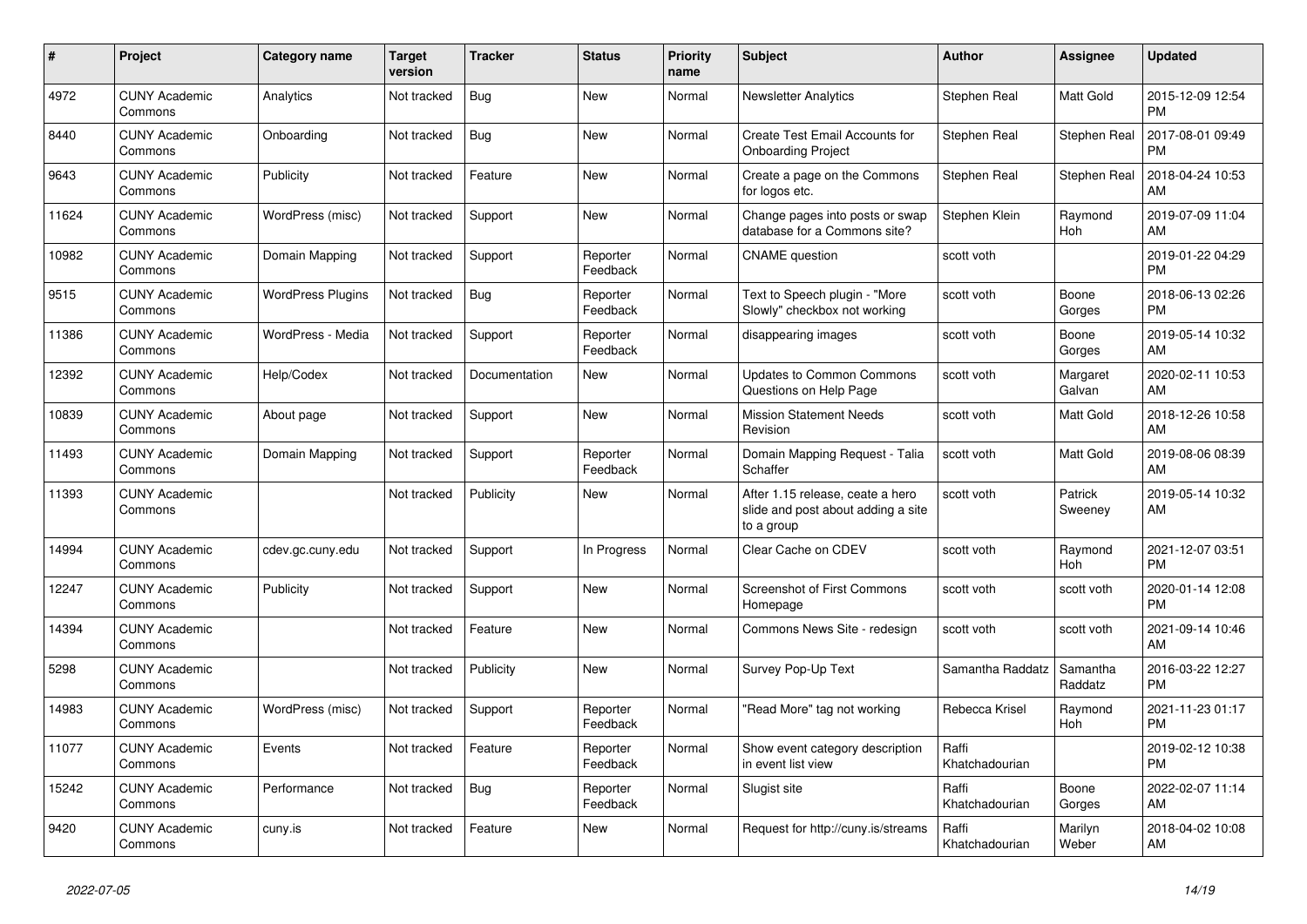| ∦     | Project                         | Category name              | <b>Target</b><br>version | <b>Tracker</b> | <b>Status</b>        | <b>Priority</b><br>name | Subject                                                                                                                                      | Author                 | <b>Assignee</b>    | <b>Updated</b>                |
|-------|---------------------------------|----------------------------|--------------------------|----------------|----------------------|-------------------------|----------------------------------------------------------------------------------------------------------------------------------------------|------------------------|--------------------|-------------------------------|
| 11449 | <b>CUNY Academic</b><br>Commons | WordPress - Media          | Not tracked              | Support        | Reporter<br>Feedback | Normal                  | Cloning Media Library for JITP<br>from Staging to Production Site                                                                            | Patrick DeDauw         | Boone<br>Gorges    | 2019-05-13 12:00<br><b>PM</b> |
| 14483 | <b>CUNY Academic</b><br>Commons | WordPress - Media          | Not tracked              | Bug            | Reporter<br>Feedback | Normal                  | Wordpress PDF Embed Stopped<br>Working after JITP Media Clone                                                                                | Patrick DeDauw         | Boone<br>Gorges    | 2021-05-20 01:51<br><b>PM</b> |
| 6665  | <b>CUNY Academic</b><br>Commons |                            | Not tracked              | Publicity      | New                  | Normal                  | Dead Link in 1.10 announcement<br>post                                                                                                       | Paige Dupont           | Stephen Real       | 2016-12-01 03:11<br><b>PM</b> |
| 9346  | <b>CUNY Academic</b><br>Commons | WordPress (misc)           | Not tracked              | <b>Bug</b>     | <b>New</b>           | Normal                  | Clone cetls.bmcc.cuny.edu for<br>development                                                                                                 | Owen Roberts           | Raymond<br>Hoh     | 2018-03-06 05:35<br><b>PM</b> |
| 9908  | <b>CUNY Academic</b><br>Commons |                            | Not tracked              | Feature        | <b>New</b>           | Normal                  | Is it possible to send email<br>updates to users (or an email<br>address not on the list) for only a<br>single page AFTER being<br>prompted? | <b>Michael Shields</b> | scott voth         | 2018-06-11 01:34<br><b>PM</b> |
| 9941  | <b>CUNY Academic</b><br>Commons | Wiki                       | Not tracked              | Support        | Assigned             | Normal                  | Wiki functionality                                                                                                                           | Matt Gold              | Boone<br>Gorges    | 2018-06-26 10:57<br>AM        |
| 9979  | <b>CUNY Academic</b><br>Commons | <b>Email Notifications</b> | Not tracked              | <b>Bug</b>     | Reporter<br>Feedback | Normal                  | Reports of slow email activation<br>emails                                                                                                   | <b>Matt Gold</b>       | Boone<br>Gorges    | 2018-08-29 09:40<br><b>PM</b> |
| 10040 | <b>CUNY Academic</b><br>Commons | WordPress (misc)           | Not tracked              | Bug            | Reporter<br>Feedback | Normal                  | User doesn't see full list of themes                                                                                                         | Matt Gold              | Boone<br>Gorges    | 2018-07-25 10:12<br>AM        |
| 13949 | <b>CUNY Academic</b><br>Commons |                            | Not tracked              | Bug            | New                  | Normal                  | Continued debugging of runaway<br>MvSQL connections                                                                                          | Matt Gold              | Boone<br>Gorges    | 2021-09-14 10:42<br>AM        |
| 8666  | <b>CUNY Academic</b><br>Commons | Teaching                   | Not tracked              | Documentation  | Assigned             | Normal                  | Create Teaching on the Commons<br>Resource Page                                                                                              | <b>Matt Gold</b>       | Laurie Hurson      | 2019-09-23 03:16<br><b>PM</b> |
| 6298  | <b>CUNY Academic</b><br>Commons | <b>User Experience</b>     | Not tracked              | Design/UX      | Assigned             | Normal                  | Examine data from survey                                                                                                                     | <b>Matt Gold</b>       | Margaret<br>Galvan | 2016-10-14 12:16<br><b>PM</b> |
| 8837  | <b>CUNY Academic</b><br>Commons |                            | Not tracked              | Feature        | Assigned             | Normal                  | Create a form to request info from<br>people requesting premium<br>themes and plugins                                                        | <b>Matt Gold</b>       | Marilyn<br>Weber   | 2017-11-14 03:35<br><b>PM</b> |
| 3657  | <b>CUNY Academic</b><br>Commons | WordPress (misc)           | Not tracked              | Feature        | <b>New</b>           | Normal                  | Create alert for GC email<br>addresses                                                                                                       | Matt Gold              | Matt Gold          | 2016-04-14 11:29<br><b>PM</b> |
| 8898  | <b>CUNY Academic</b><br>Commons | Social Paper               | Not tracked              | Feature        | Assigned             | Normal                  | Usage data on docs and social<br>paper                                                                                                       | <b>Matt Gold</b>       | Matt Gold          | 2017-11-16 11:32<br>AM        |
| 9015  | <b>CUNY Academic</b><br>Commons | Groups (misc)              | Not tracked              | Outreach       | Assigned             | Normal                  | Email group admins the email<br>addresses of their groups                                                                                    | <b>Matt Gold</b>       | Matt Gold          | 2018-01-02 09:54<br>AM        |
| 8902  | <b>CUNY Academic</b><br>Commons | Design                     | Not tracked              | Feature        | Assigned             | Normal                  | Report back on research on<br><b>BuddyPress themes</b>                                                                                       | Matt Gold              | Michael Smith      | 2017-11-10 12:31<br><b>PM</b> |
| 3369  | <b>CUNY Academic</b><br>Commons | Reply By Email             | Not tracked              | Outreach       | Hold                 | Normal                  | Release reply by email to WP<br>plugin directory                                                                                             | Matt Gold              | Raymond<br>Hoh     | 2016-03-01 12:46<br><b>PM</b> |
| 6671  | <b>CUNY Academic</b><br>Commons | Reply By Email             | Not tracked              | <b>Bug</b>     | Assigned             | Normal                  | "Post too often" RBE error<br>message                                                                                                        | Matt Gold              | Raymond<br>Hoh     | 2016-11-11 09:55<br>AM        |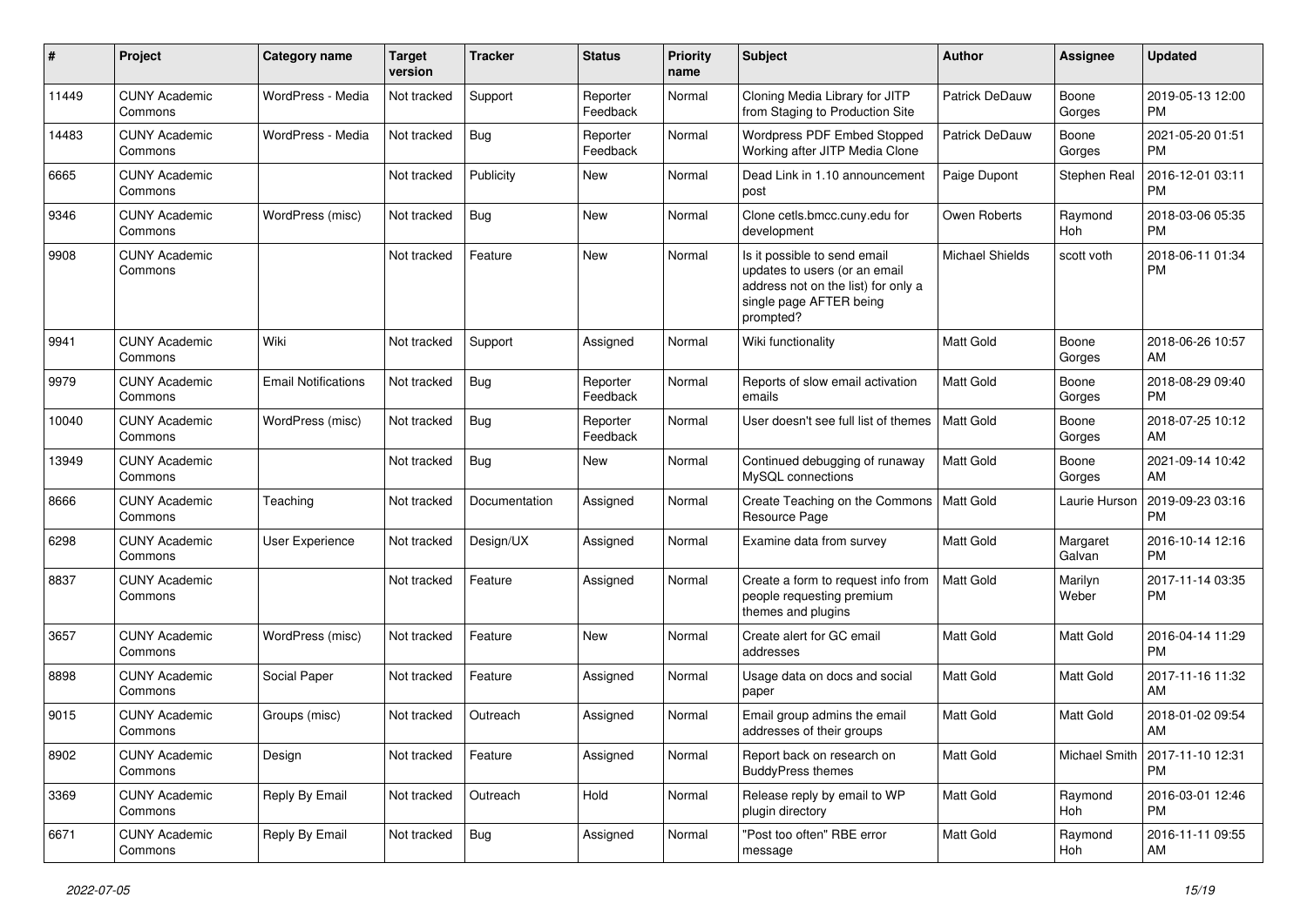| #     | <b>Project</b>                  | Category name            | <b>Target</b><br>version | <b>Tracker</b> | <b>Status</b>        | <b>Priority</b><br>name | <b>Subject</b>                                                                            | <b>Author</b>    | Assignee            | <b>Updated</b>                |
|-------|---------------------------------|--------------------------|--------------------------|----------------|----------------------|-------------------------|-------------------------------------------------------------------------------------------|------------------|---------------------|-------------------------------|
| 6995  | <b>CUNY Academic</b><br>Commons | Home Page                | Not tracked              | <b>Bug</b>     | Assigned             | Normal                  | member filter on homepage not<br>working                                                  | <b>Matt Gold</b> | Raymond<br>Hoh      | 2016-12-11 09:46<br><b>PM</b> |
| 8976  | <b>CUNY Academic</b><br>Commons | Reply By Email           | Not tracked              | Feature        | Assigned             | Normal                  | Package RBE new topics posting?                                                           | <b>Matt Gold</b> | Raymond<br>Hoh      | 2017-12-04 02:34<br><b>PM</b> |
| 8991  | <b>CUNY Academic</b><br>Commons | Reply By Email           | Not tracked              | Bug            | Hold                 | Normal                  | RBE duplicate email message<br>issue                                                      | <b>Matt Gold</b> | Raymond<br>Hoh      | 2018-02-18 08:53<br><b>PM</b> |
| 4027  | <b>CUNY Academic</b><br>Commons | Commons In A Box         | Not tracked              | Design/UX      | Assigned             | Normal                  | Usability review of CBOX update<br>procedures                                             | <b>Matt Gold</b> | Samantha<br>Raddatz | 2015-05-11 06:36<br><b>PM</b> |
| 4235  | <b>CUNY Academic</b><br>Commons |                          | Not tracked              | Design/UX      | Assigned             | Normal                  | Explore user experience around<br>comments on forum topics vs docs                        | <b>Matt Gold</b> | Samantha<br>Raddatz | 2015-07-21 10:23<br>AM        |
| 4986  | <b>CUNY Academic</b><br>Commons | ZenDesk                  | Not tracked              | Support        | Assigned             | Normal                  | Prepare documentation for<br>Zendesk re web widget                                        | Matt Gold        | Samantha<br>Raddatz | 2016-02-25 03:09<br><b>PM</b> |
| 636   | <b>CUNY Academic</b><br>Commons | WordPress (misc)         | Not tracked              | Support        | Assigned             | Normal                  | Create Lynda.com-like Table of<br><b>Contents for Prospective Tutorial</b><br>Screencasts | <b>Matt Gold</b> | scott voth          | 2016-02-23 03:12<br><b>PM</b> |
| 3524  | <b>CUNY Academic</b><br>Commons | Documentation            | Not tracked              | Documentation  | Assigned             | Normal                  | Post describing all you can do<br>when starting up a new blog/group                       | Matt Gold        | scott voth          | 2014-10-04 12:56<br><b>PM</b> |
| 6115  | <b>CUNY Academic</b><br>Commons | Publicity                | Not tracked              | Feature        | Assigned             | Normal                  | create digital signage for GC                                                             | <b>Matt Gold</b> | scott voth          | 2016-10-11 10:09<br><b>PM</b> |
| 4070  | <b>CUNY Academic</b><br>Commons | Analytics                | Not tracked              | Support        | Assigned             | Normal                  | Request for JITP site analytics                                                           | Matt Gold        | Seth Persons        | 2016-02-23 03:09<br><b>PM</b> |
| 10769 | <b>CUNY Academic</b><br>Commons | <b>WordPress Themes</b>  | Not tracked              | Bug            | Reporter<br>Feedback | Normal                  | 2011 Theme Sidebar                                                                        | Mark Webb        |                     | 2018-12-04 04:09<br><b>PM</b> |
| 11120 | <b>CUNY Academic</b><br>Commons | <b>WordPress Plugins</b> | Not tracked              | Bug            | Reporter<br>Feedback | Normal                  | Events Manager Events Not<br>Showing Up                                                   | Mark Webb        |                     | 2019-02-27 04:10<br><b>PM</b> |
| 10678 | <b>CUNY Academic</b><br>Commons |                          | Not tracked              | <b>Bug</b>     | Reporter<br>Feedback | High                    | Newsletter Plugin Not Sending<br><b>Out Newsletters</b>                                   | Mark Webb        | Boone<br>Gorges     | 2019-09-16 09:38<br><b>PM</b> |
| 10262 | <b>CUNY Academic</b><br>Commons |                          | Not tracked              | Bug            | Reporter<br>Feedback | Normal                  | Newsletter Plugin: Broken Image<br>at Bottom of All Newsletters                           | Mark Webb        | Raymond<br>Hoh      | 2018-08-30 05:17<br><b>PM</b> |
| 10273 | <b>CUNY Academic</b><br>Commons | Registration             | Not tracked              | Support        | Reporter<br>Feedback | Normal                  | users combining CF and campus<br>address                                                  | Marilyn Weber    |                     | 2019-09-18 10:58<br><b>AM</b> |
| 10657 | <b>CUNY Academic</b><br>Commons |                          | Not tracked              | Support        | Reporter<br>Feedback | Normal                  | child theme problems                                                                      | Marilyn Weber    |                     | 2018-11-08 01:19<br><b>PM</b> |
| 11509 | <b>CUNY Academic</b><br>Commons |                          | Not tracked              | Support        | Reporter<br>Feedback | Normal                  | deleted Page causing a Menu<br>problem?                                                   | Marilyn Weber    |                     | 2019-06-04 09:54<br>AM        |
| 11519 | <b>CUNY Academic</b><br>Commons |                          | Not tracked              | Support        | Assigned             | Normal                  | comment option not appearing                                                              | Marilyn Weber    |                     | 2019-09-24 10:28<br>AM        |
| 11771 | <b>CUNY Academic</b><br>Commons |                          | Not tracked              | Support        | Reporter<br>Feedback | Normal                  | post displays in sections                                                                 | Marilyn Weber    |                     | 2019-08-20 10:34<br>AM        |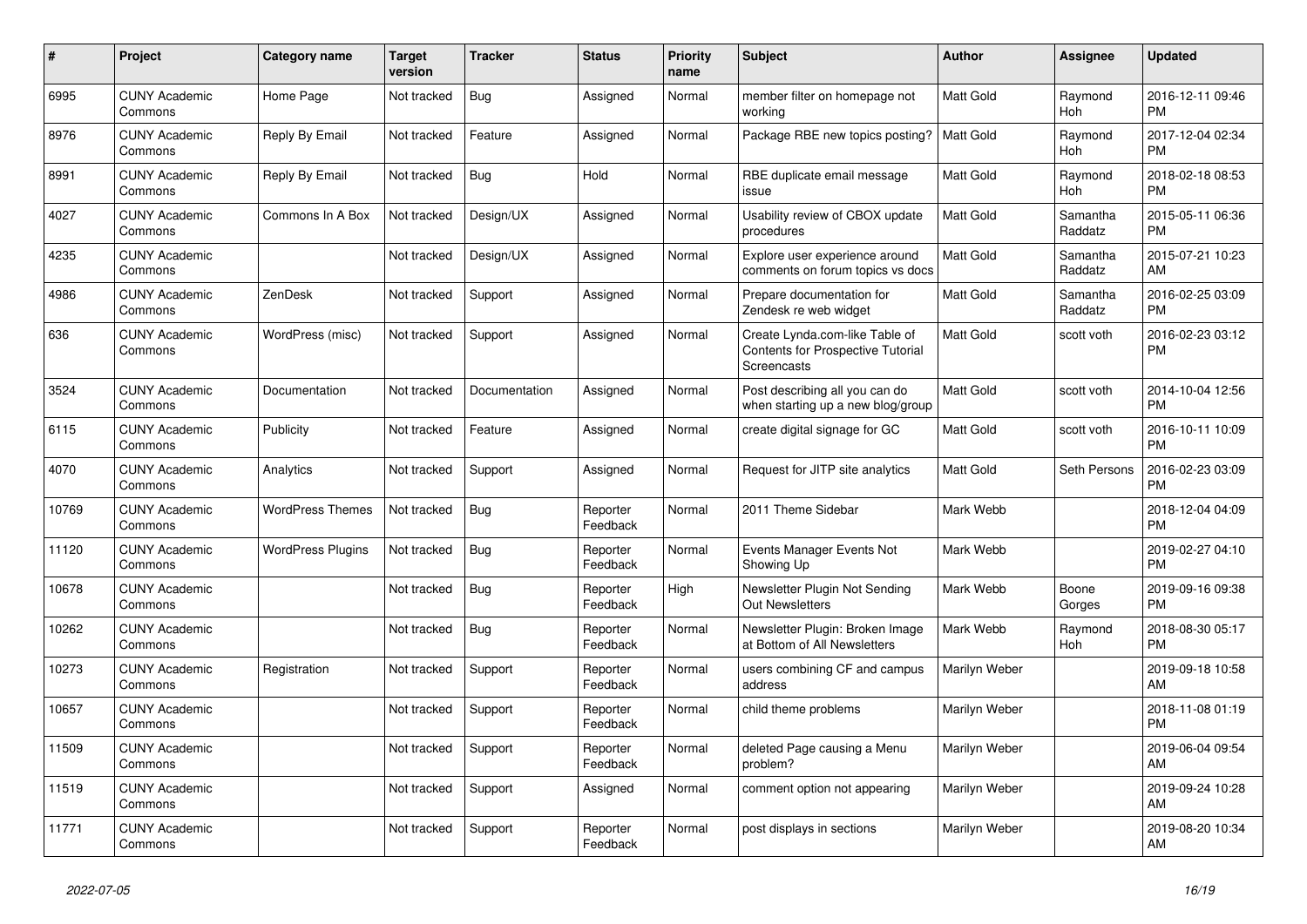| #     | Project                         | <b>Category name</b>      | <b>Target</b><br>version | <b>Tracker</b> | <b>Status</b>        | <b>Priority</b><br>name | <b>Subject</b>                                                                                | <b>Author</b> | Assignee         | <b>Updated</b>                |
|-------|---------------------------------|---------------------------|--------------------------|----------------|----------------------|-------------------------|-----------------------------------------------------------------------------------------------|---------------|------------------|-------------------------------|
| 11787 | <b>CUNY Academic</b><br>Commons |                           | Not tracked              | Support        | Reporter<br>Feedback | Normal                  | automated comments notifications<br>on ZenDesk                                                | Marilyn Weber |                  | 2019-08-26 06:18<br><b>PM</b> |
| 11848 | <b>CUNY Academic</b><br>Commons |                           | Not tracked              | Support        | Hold                 | Normal                  | a Dean of Faculty wants to share<br>a large file                                              | Marilyn Weber |                  | 2019-09-24 08:44<br>AM        |
| 12350 | <b>CUNY Academic</b><br>Commons | <b>Blogs (BuddyPress)</b> | Not tracked              | Support        | Reporter<br>Feedback | Normal                  | URL creation problem                                                                          | Marilyn Weber |                  | 2020-02-03 11:27<br>AM        |
| 12352 | <b>CUNY Academic</b><br>Commons |                           | Not tracked              | Support        | <b>New</b>           | Normal                  | "posts list" page builder block<br>option                                                     | Marilyn Weber |                  | 2020-02-03 01:29<br><b>PM</b> |
| 12360 | <b>CUNY Academic</b><br>Commons | <b>WordPress Themes</b>   | Not tracked              | Bug            | Reporter<br>Feedback | Normal                  | site just says "DANTE We are<br>currently in maintenance mode,<br>please check back shortly." | Marilyn Weber |                  | 2020-02-04 12:13<br><b>PM</b> |
| 13034 | <b>CUNY Academic</b><br>Commons |                           | Not tracked              | Support        | Reporter<br>Feedback | Normal                  | a site is asking people to join the<br>Commons to get a download                              | Marilyn Weber |                  | 2020-07-12 07:23<br>AM        |
| 13255 | <b>CUNY Academic</b><br>Commons |                           | Not tracked              | Support        | Reporter<br>Feedback | Normal                  | Accessibility problems                                                                        | Marilyn Weber |                  | 2020-09-01 05:48<br><b>PM</b> |
| 13912 | <b>CUNY Academic</b><br>Commons |                           | Not tracked              | Feature        | Hold                 | Low                     | posting "missed schedule"                                                                     | Marilyn Weber |                  | 2021-02-23 10:46<br>AM        |
| 13975 | <b>CUNY Academic</b><br>Commons | Social Paper              | Not tracked              | Support        | Reporter<br>Feedback | Normal                  | can't approve comments on Social<br>Paper paper                                               | Marilyn Weber |                  | 2021-02-12 09:33<br>AM        |
| 14074 | <b>CUNY Academic</b><br>Commons | WordPress (misc)          | Not tracked              | Support        | Reporter<br>Feedback | Normal                  | page password protection problem                                                              | Marilyn Weber |                  | 2021-03-02 11:03<br>AM        |
| 14398 | <b>CUNY Academic</b><br>Commons |                           | Not tracked              | Support        | Reporter<br>Feedback | Normal                  | Events plug-in notification problem   Marilyn Weber                                           |               |                  | 2021-05-11 11:21<br>AM        |
| 14900 | <b>CUNY Academic</b><br>Commons |                           | Not tracked              | Support        | Reporter<br>Feedback | Normal                  | previous theme?                                                                               | Marilyn Weber |                  | 2021-10-25 10:31<br>AM        |
| 14911 | <b>CUNY Academic</b><br>Commons | <b>WordPress Themes</b>   | Not tracked              | Support        | <b>New</b>           | Normal                  | Twentytwentyone theme                                                                         | Marilyn Weber |                  | 2021-10-28 10:37<br>AM        |
| 15816 | <b>CUNY Academic</b><br>Commons |                           | Not tracked              | Support        | <b>New</b>           | Normal                  | slow loading at SPS                                                                           | Marilyn Weber |                  | 2022-04-05 01:26<br><b>PM</b> |
| 12382 | <b>CUNY Academic</b><br>Commons | Membership                | Not tracked              | Support        | <b>New</b>           | Normal                  | Email request change                                                                          | Marilyn Weber | Marilyn<br>Weber | 2020-02-06 12:56<br><b>PM</b> |
| 8607  | <b>CUNY Academic</b><br>Commons |                           | Not tracked              | Support        | <b>New</b>           | Normal                  | Paypal?                                                                                       | Marilyn Weber | Matt Gold        | 2018-05-15 01:37<br><b>PM</b> |
| 11149 | <b>CUNY Academic</b><br>Commons |                           | Not tracked              | Support        | Reporter<br>Feedback | Normal                  | comments getting blocked                                                                      | Marilyn Weber | Raymond<br>Hoh   | 2019-03-26 11:40<br>AM        |
| 12741 | <b>CUNY Academic</b><br>Commons | <b>WordPress Plugins</b>  | Not tracked              | Support        | Reporter<br>Feedback | Normal                  | Tableau Public Viz Block                                                                      | Marilyn Weber | Raymond<br>Hoh   | 2020-05-12 11:00<br>AM        |
| 13286 | <b>CUNY Academic</b><br>Commons |                           | Not tracked              | Support        | <b>New</b>           | Normal                  | problem connecting with<br>WordPress app                                                      | Marilyn Weber | Raymond<br>Hoh   | 2020-09-08 11:16<br>AM        |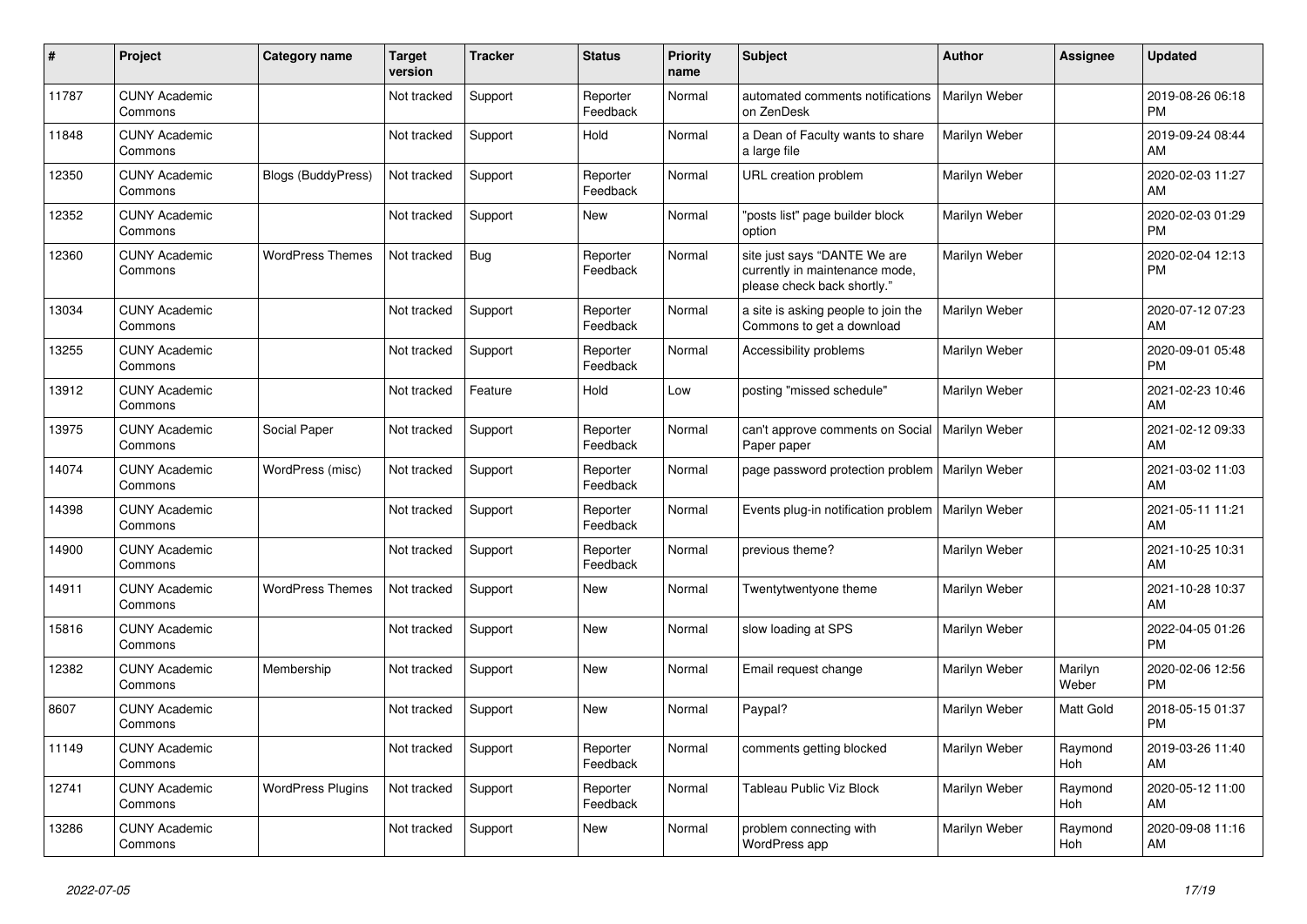| #     | Project                         | <b>Category name</b>     | <b>Target</b><br>version | <b>Tracker</b> | <b>Status</b>        | <b>Priority</b><br>name | <b>Subject</b>                                                               | <b>Author</b>   | <b>Assignee</b>     | <b>Updated</b>                |
|-------|---------------------------------|--------------------------|--------------------------|----------------|----------------------|-------------------------|------------------------------------------------------------------------------|-----------------|---------------------|-------------------------------|
| 13328 | <b>CUNY Academic</b><br>Commons | Group Forums             | Not tracked              | Bug            | Reporter<br>Feedback | Normal                  | cross-posting in two related<br>groups                                       | Marilyn Weber   | Raymond<br>Hoh      | 2020-09-15 10:39<br><b>PM</b> |
| 7828  | <b>CUNY Academic</b><br>Commons |                          | Not tracked              | Feature        | Assigned             | Normal                  | Theme Assessment 2017                                                        | Margaret Galvan | Margaret<br>Galvan  | 2017-05-02 10:41<br><b>PM</b> |
| 6644  | <b>CUNY Academic</b><br>Commons |                          | Not tracked              | <b>Bug</b>     | Reporter<br>Feedback | High                    | White Screen at Login Pge                                                    | Luke Waltzer    | Raymond<br>Hoh      | 2016-11-21 10:34<br><b>PM</b> |
| 7928  | <b>CUNY Academic</b><br>Commons | Group Forums             | Not tracked              | <b>Bug</b>     | New                  | Normal                  | Duplicate Forum post                                                         | Luke Waltzer    | Raymond<br>Hoh      | 2017-04-11 09:27<br><b>PM</b> |
| 13430 | <b>CUNY Academic</b><br>Commons | Reply By Email           | Not tracked              | <b>Bug</b>     | New                  | Normal                  | Delay in RBE                                                                 | Luke Waltzer    | Raymond<br>Hoh      | 2020-10-13 11:16<br>AM        |
| 5317  | <b>CUNY Academic</b><br>Commons | Group Blogs              | Not tracked              | <b>Bug</b>     | Reporter<br>Feedback | Normal                  | Notifications of New Post Didn't<br>Come                                     | Luke Waltzer    | Samantha<br>Raddatz | 2016-03-21 10:41<br><b>PM</b> |
| 2175  | <b>CUNY Academic</b><br>Commons | WordPress (misc)         | Not tracked              | Support        | Assigned             | Normal                  | Subscibe 2 vs. Jetpack<br>subscription options                               | local admin     | Matt Gold           | 2016-01-26 04:58<br><b>PM</b> |
| 2612  | <b>CUNY Academic</b><br>Commons |                          | Not tracked              | Publicity      | Assigned             | Normal                  | Pinterest site for the Commons                                               | local admin     | Sarah<br>Morgano    | 2016-03-04 11:19<br>AM        |
| 9060  | <b>CUNY Academic</b><br>Commons | Commons In A Box         | Not tracked              | Bug            | Hold                 | Normal                  | Problems with CBox image library<br>/ upload                                 | Lisa Rhody      | Raymond<br>Hoh      | 2018-01-10 03:26<br><b>PM</b> |
| 11415 | <b>CUNY Academic</b><br>Commons | <b>WordPress Plugins</b> | Not tracked              | Bug            | Reporter<br>Feedback | Normal                  | <b>Blog Subscriptions in Jetpack</b>                                         | Laurie Hurson   |                     | 2019-05-14 10:34<br>AM        |
| 12328 | <b>CUNY Academic</b><br>Commons |                          | Not tracked              | Support        | New                  | Normal                  | Sign up Code for Non-CUNY<br>Faculty                                         | Laurie Hurson   |                     | 2020-01-28 10:25<br>AM        |
| 14538 | <b>CUNY Academic</b><br>Commons |                          | Not tracked              | Support        | Reporter<br>Feedback | Normal                  | <b>Weebly To Commons</b>                                                     | Laurie Hurson   |                     | 2021-09-14 10:47<br>AM        |
| 15176 | <b>CUNY Academic</b><br>Commons |                          | Not tracked              | Support        | Reporter<br>Feedback | Normal                  | Archiving Q Writing & Old<br>Wordpress Sites on the Commons                  | Laurie Hurson   |                     | 2022-02-08 10:28<br>AM        |
| 15923 | <b>CUNY Academic</b><br>Commons |                          | Not tracked              | Feature        | Reporter<br>Feedback | Normal                  | <b>Bellows Plugin Adjustments</b>                                            | Laurie Hurson   |                     | 2022-04-20 10:10<br>AM        |
| 12438 | <b>CUNY Academic</b><br>Commons | Courses                  | Not tracked              | Bug            | New                  | Normal                  | Site appearing twice                                                         | Laurie Hurson   | Boone<br>Gorges     | 2020-02-18 01:34<br><b>PM</b> |
| 14504 | <b>CUNY Academic</b><br>Commons |                          | Not tracked              | Publicity      | Reporter<br>Feedback | Normal                  | Adding showcases to home page<br>menu                                        | Laurie Hurson   | Boone<br>Gorges     | 2022-01-19 03:26<br><b>PM</b> |
| 11879 | <b>CUNY Academic</b><br>Commons |                          | Not tracked              | Bug            | <b>New</b>           | Normal                  | Hypothesis comments appearing<br>on multiple, different pdfs across<br>blogs | Laurie Hurson   | Laurie Hurson       | 2019-09-19 02:39<br><b>PM</b> |
| 14475 | <b>CUNY Academic</b><br>Commons |                          | Not tracked              | Publicity      | <b>New</b>           | Normal                  | <b>OER Showcase Page</b>                                                     | Laurie Hurson   | Laurie Hurson       | 2021-09-14 10:46<br>AM        |
| 12484 | <b>CUNY Academic</b><br>Commons |                          | Not tracked              | Support        | Reporter<br>Feedback | Normal                  | Sign up Code for COIL Course<br>starting in March                            | Laurie Hurson   | Matt Gold           | 2020-03-02 02:26<br><b>PM</b> |